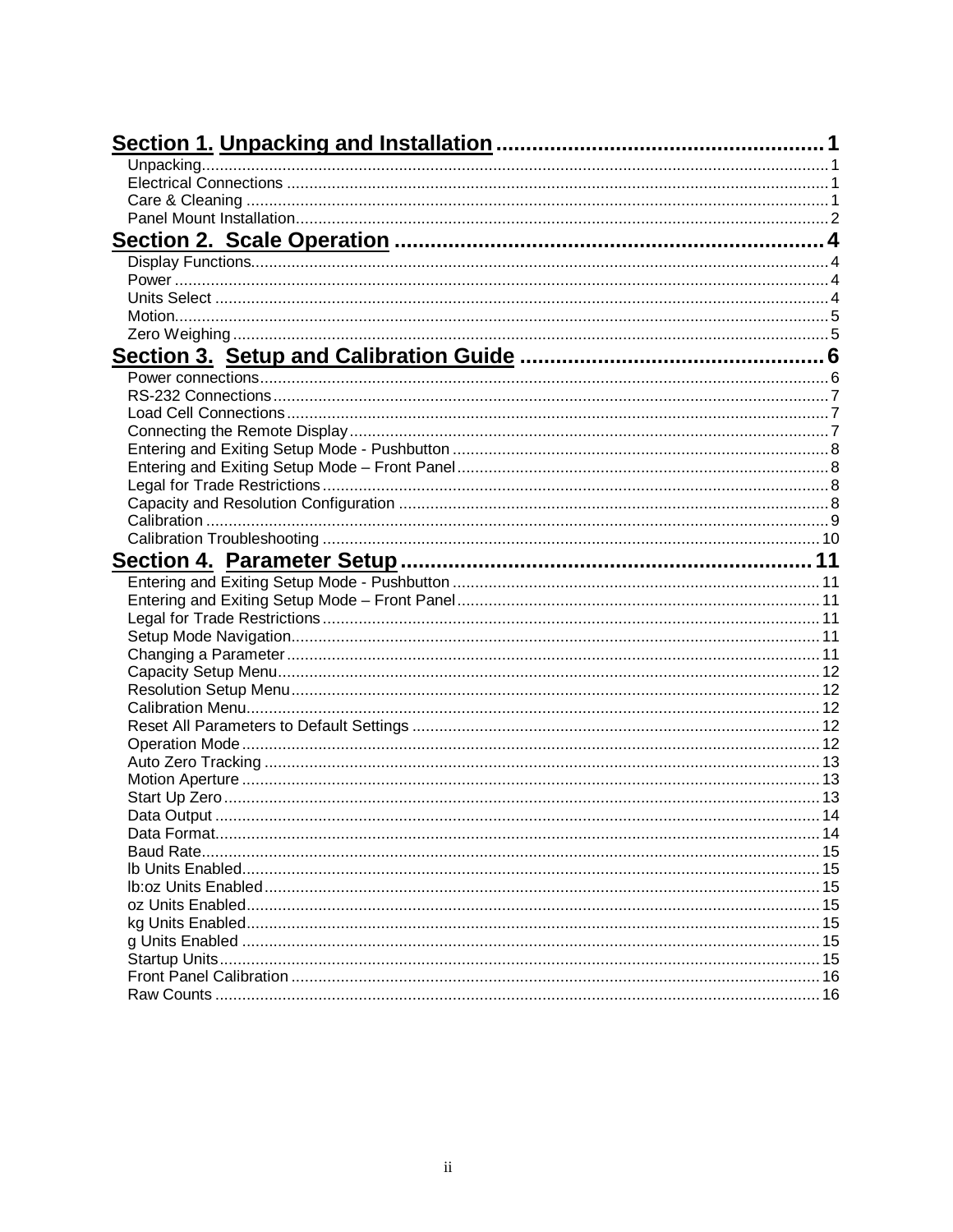| UPS Application Note: UPS On-Line WorldShip Software Rev 3.1 and Higher 22 |  |
|----------------------------------------------------------------------------|--|
|                                                                            |  |
|                                                                            |  |
|                                                                            |  |
|                                                                            |  |
|                                                                            |  |
|                                                                            |  |
|                                                                            |  |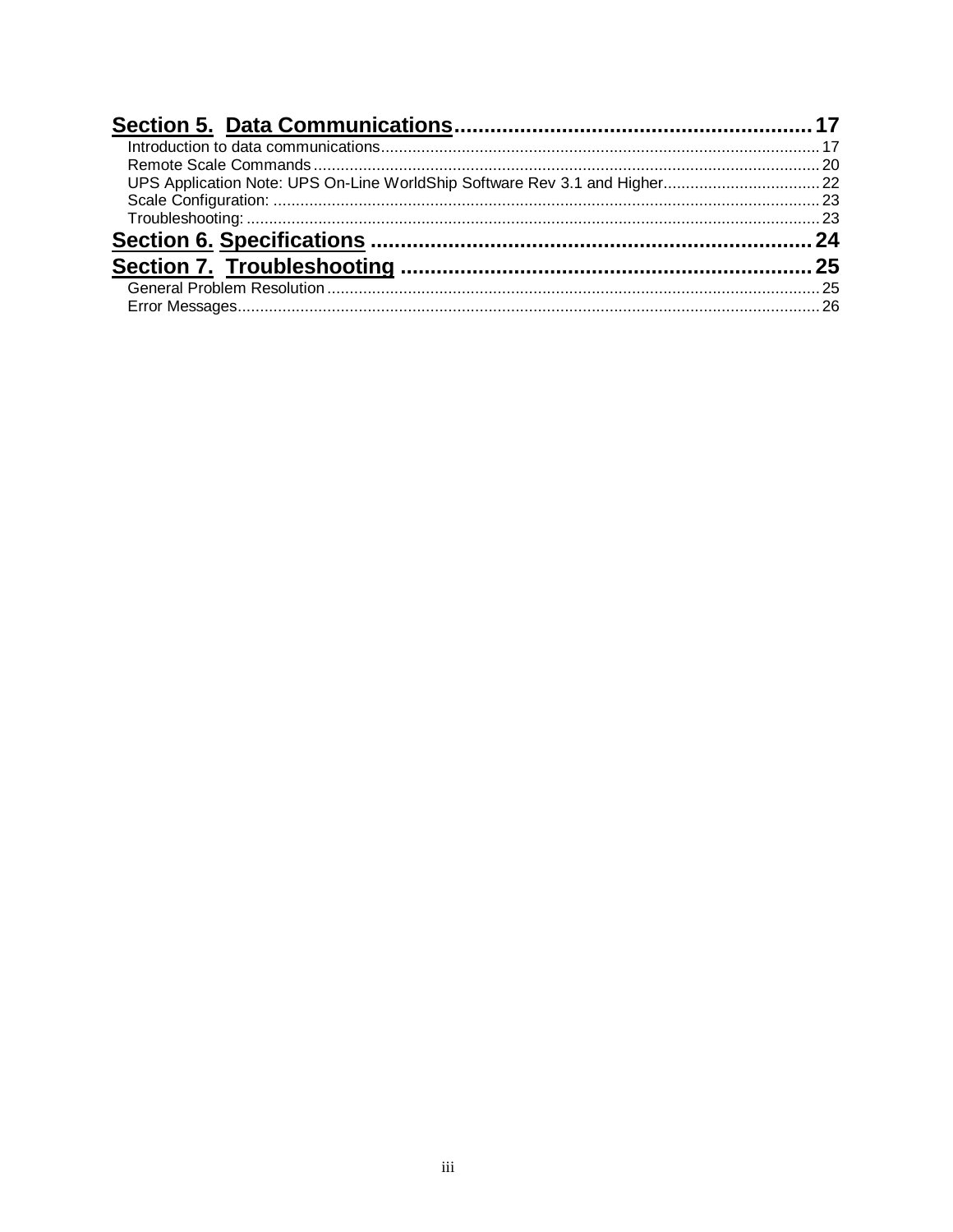# **Section 1. Unpacking and Installation**

## **Unpacking**

Before unpacking your Doran scale, please read the instructions in this section. Your new scale is a durable industrial product, but it is also a sensitive weighing instrument. Normal care should be taken when handling and using this product. Improper handling or abuse can damage the scale and result in costly repairs that may not be covered by the warranty. If you notice any shipping damage, notify the shipper immediately. Please observe the following precautions to insure years of trouble free service from your new scale.

### **! DO NOT drop the scale**

### **! DO NOT drop objects on the scale**

Carefully remove the scale from the shipping carton. Be sure to retain all shipping materials in case the scale must be shipped elsewhere.

### **Electrical Connections**

The DS100 uses a wall mounted transformer to provide power to the scale. The transformer requires 115 VAC, 50/60 Hz power. Be sure the AC power is not excessively noisy – this can occur if large inductive loads, such as solenoids or motors, are on the same power line. Subjecting electronics to problematic AC power lines may result in damage not covered by the warranty. Also be sure that the power outlet and transformer are not exposed to water while the scale is plugged in.

#### **Care & Cleaning**

With reasonable care, this product will last for many years. Here are some tips to care for your DS100 Scale Indicator.

- Hand clean with a damp cloth using mild detergent
- Do not use strong solvents or abrasive cleaners as this can damage the touch panel or other plastic parts
- Do not drop or overload the scale
- Do not use sharp objects to press any of the buttons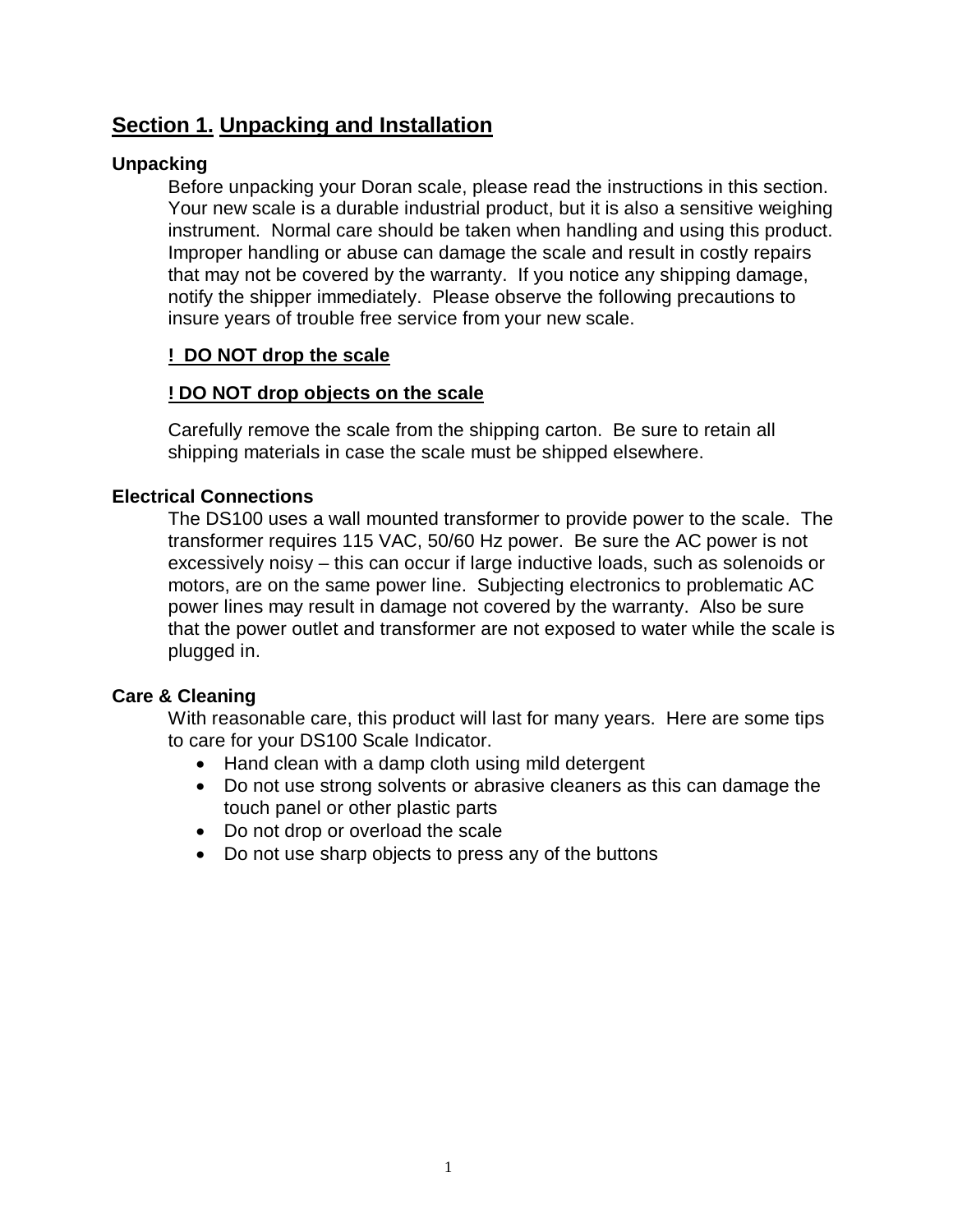#### **Panel Mount Installation**

The cutout required for panel mount installation is 6 ½" wide by 3 3/8" high. The minimum depth required for the main and remote display is 1  $\frac{3}{4}$ ". The display is mounted by four #6 wood screws with a 90 degree countersink.

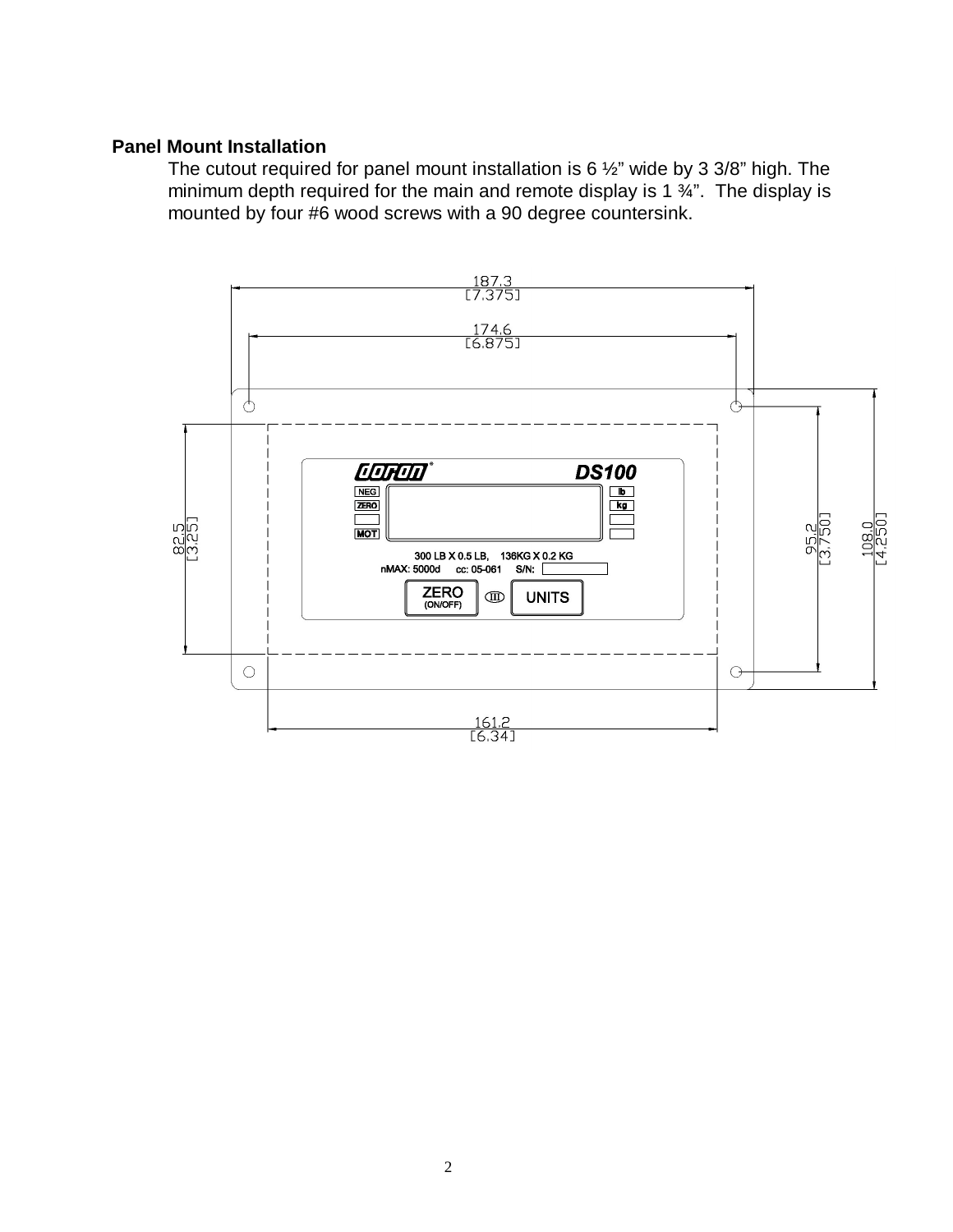The cutout required for remote switch installation is 2.0" wide by 1.8" high. The minimum depth required for the main and remote display is 1  $\frac{3}{4}$ " plus an additional 2.0" for the cable. The display is mounted by four #6 wood screws with a 90 degree countersink.

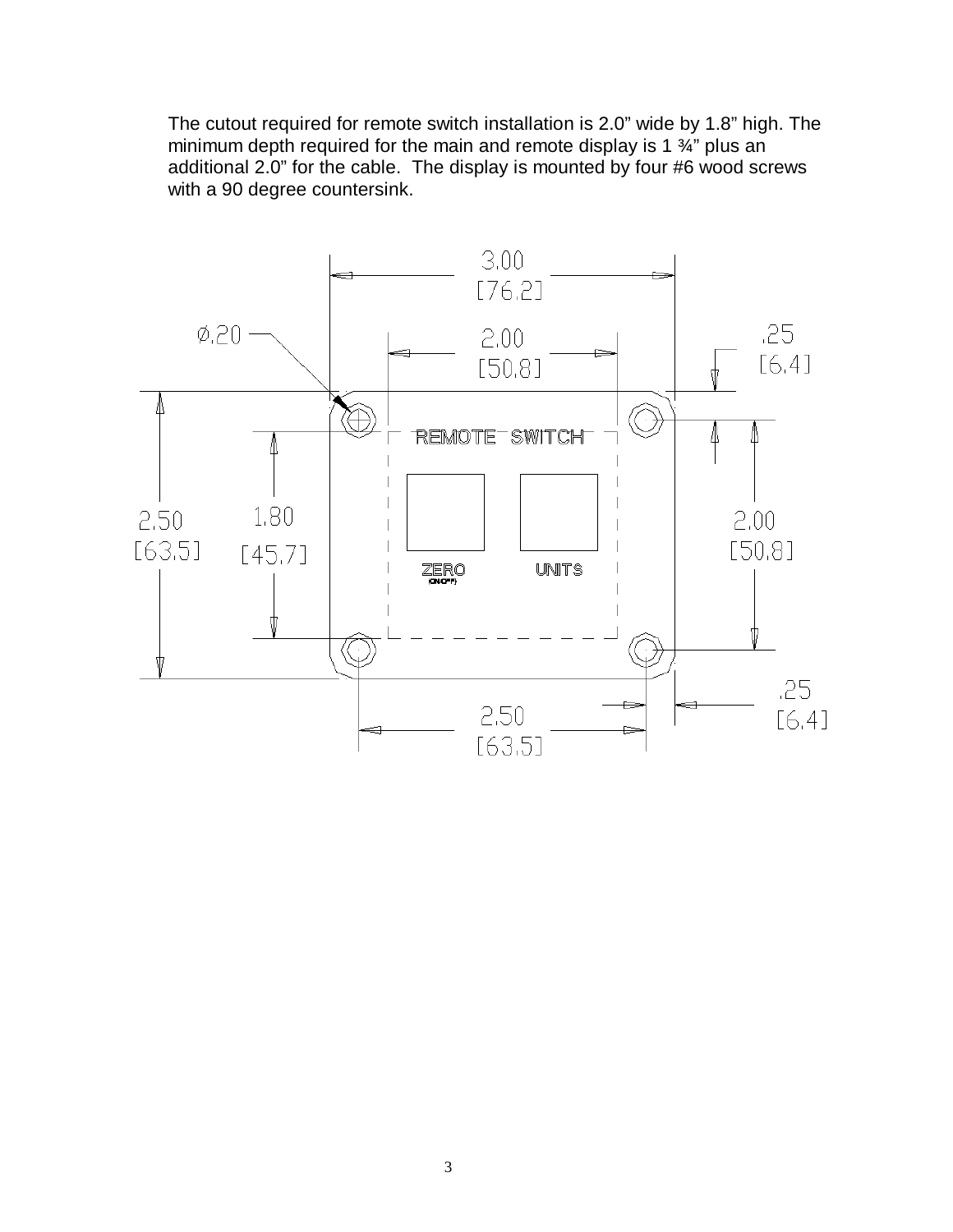

| <b>CORON</b><br><b>DS100</b>                                   |  |
|----------------------------------------------------------------|--|
| <b>NEG</b><br>lb<br><b>ZERO</b><br>kg                          |  |
| <b>MOT</b>                                                     |  |
| 300 LB X 0.5 LB, 136KG X 0.2 KG<br>nMAX: 5000d cc: 05-061 S/N: |  |
| <b>ZERO</b><br><b>UNITS</b><br>Œ<br>(ON/OFF)                   |  |

**Fig. 1 DS100 Front Panel Main Display**

| <b>CORON®</b> |                                         |                    |
|---------------|-----------------------------------------|--------------------|
| <b>NEG</b>    |                                         | <b>DS100</b><br>Ib |
| <b>ZERO</b>   |                                         | kg                 |
| <b>MOT</b>    |                                         |                    |
|               | 300 LB X 0.5 LB, 136KG X 0.2 KG<br>S/N: |                    |
|               |                                         |                    |
|               |                                         |                    |

**Fig. 2 DS100 Front Panel Remote Display**

## **Display Functions**

The Model DS100 controls consist of ZERO (ON/OFF) and UNITS buttons located under the LED display. The display is used to provide weight indications and operator messages describing scale operation.

#### **Power**

The DS100 is powered by an AC wall mount transformer. Turn the scale off by pressing and holding the ZERO (ON/OFF) button for three seconds, when the display is blank, release the ZERO (ON/OFF) button. Turn the scale on by pressing the ZERO (ON/OFF) button.

#### **Units Select**

Press the UNITS button to change weight display units from lb to kg. The units annunciator to the right of the LED display will indicate the current weight.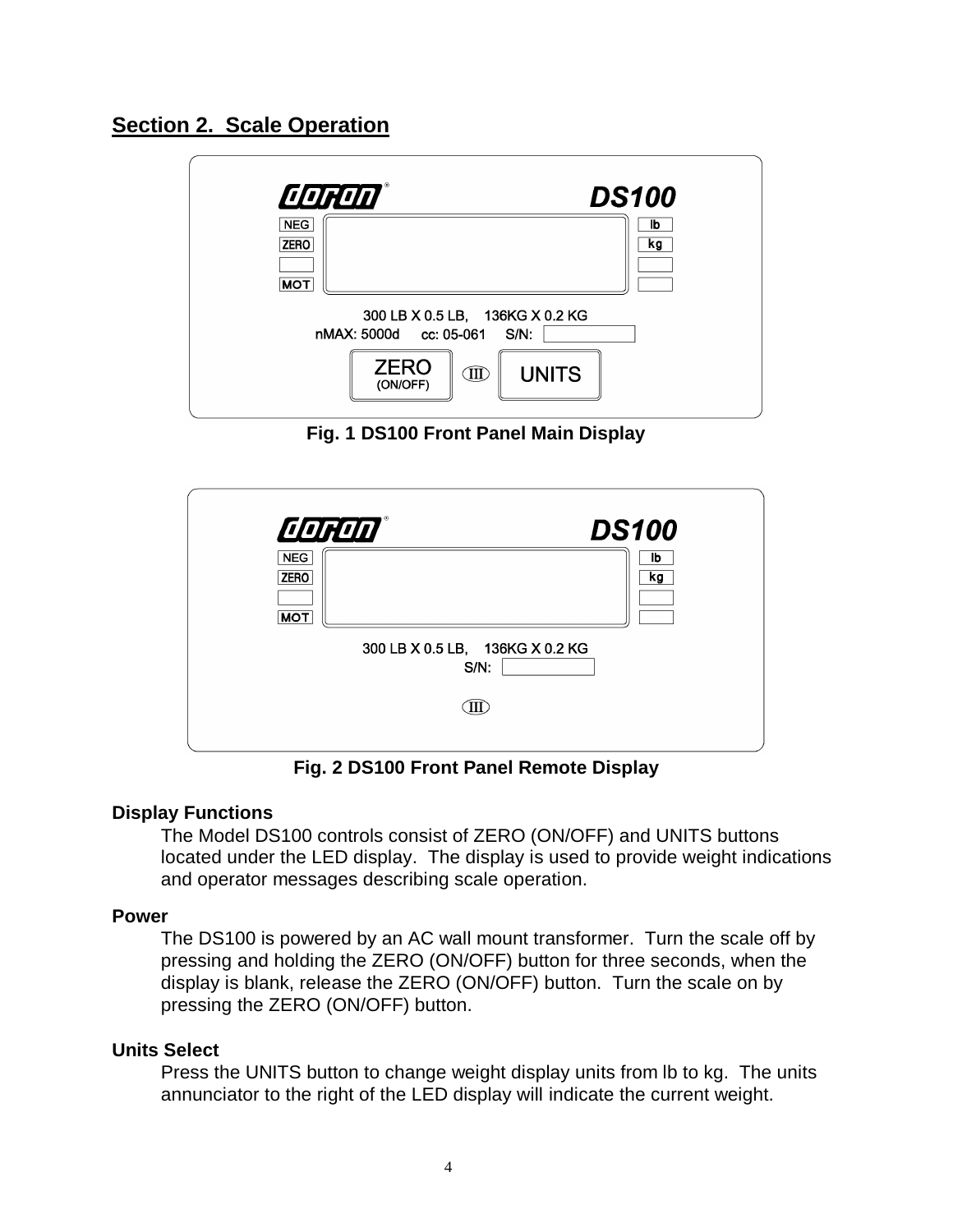#### **Motion**

Motion is indicated by the MOT annunciator to the left of the LED display.

## **Zero Weighing**

- 1. Empty the scale base or place an empty container on the base and press ZERO to zero the scale. If the scale is in motion when the ZERO button is pressed, the DS100 will zero the scale once the scale becomes stable.
- 2. Place an item on the scale and wait for the MOTION indicator to go out
- 3. Read the weight on the display
- 4. Press ZERO again to weigh additional items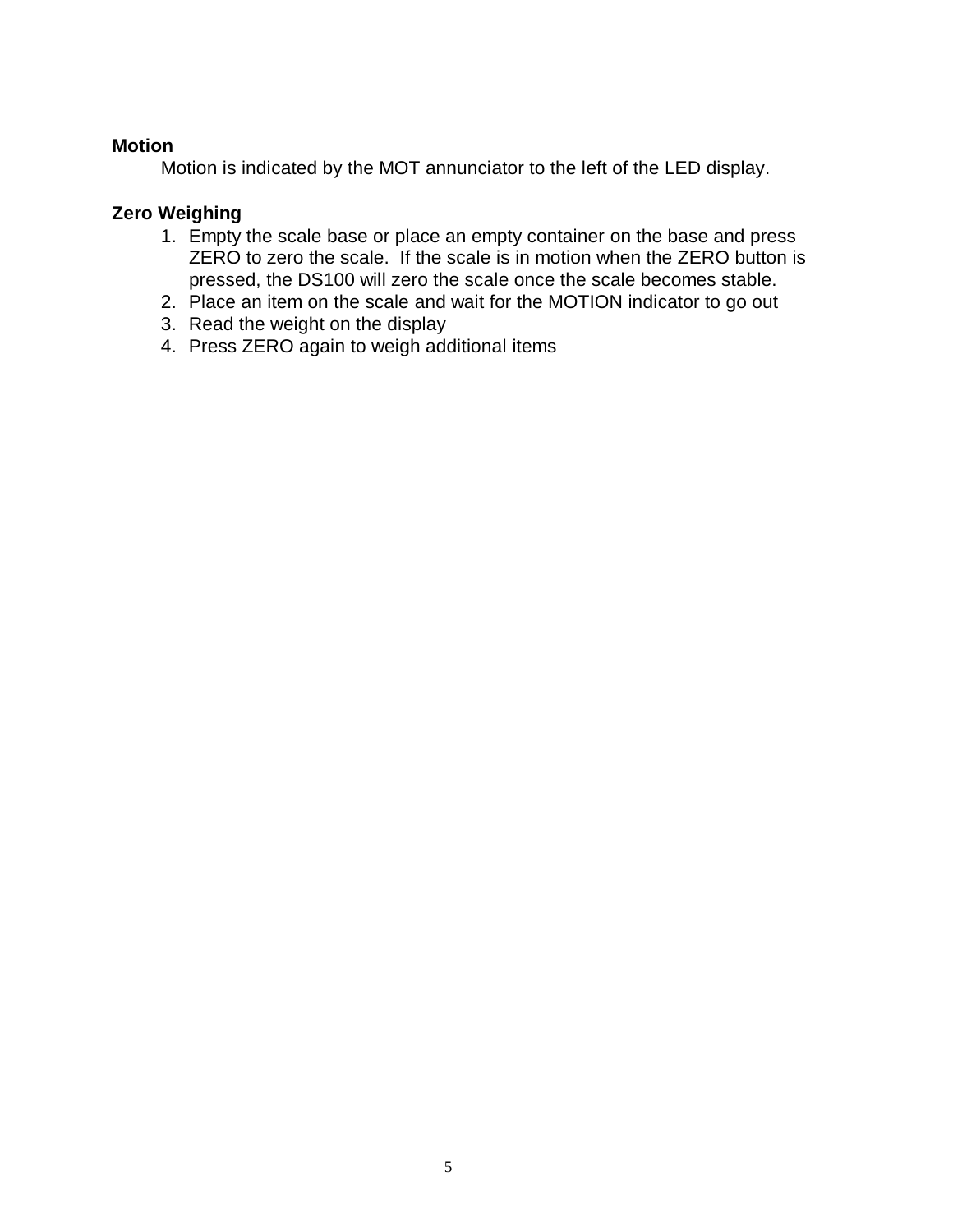# **Section 3. Setup and Calibration Guide**



**Fig. 3 DS100 Rear Panel Main Display**



**Fig. 4 DS100 Rear Panel Remote Display**

#### **Power connections**

The DS100 is powered from a wall mounted transformer. The transformer has a power cord which plugs into the power jack located on the back of the scale. A strain relief is provided to the left of the power jack. The power cord can be looped around the strain relief to prevent accidental unplugging.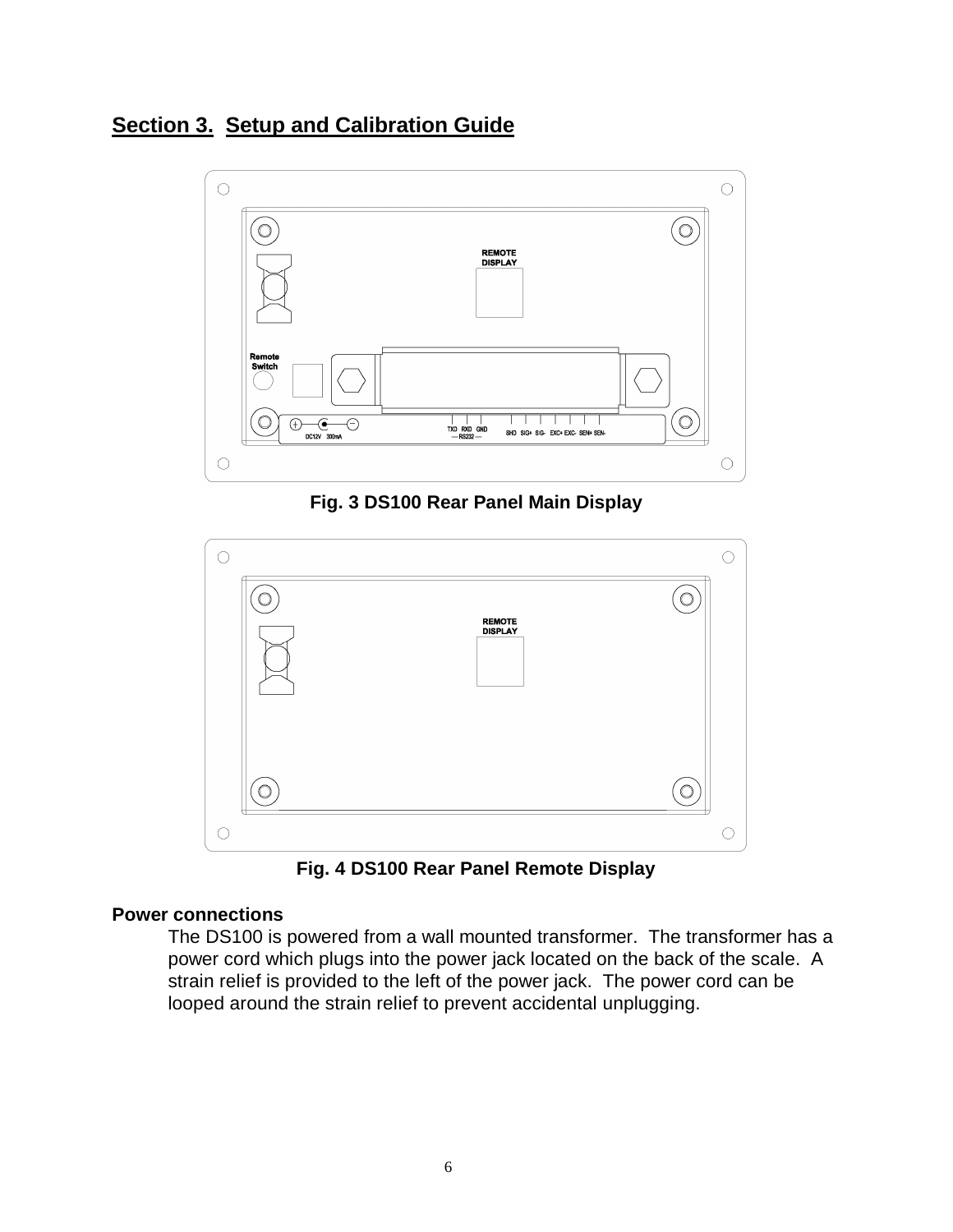#### **RS-232 Connections**

The DS100 has a standard RS-232 output. To use this feature, the optional RS-232 cable (P/N DSOPT001 or DSOPT002) is required. To access the RS-232 terminals at the rear of the scale, remove the rear panel from the indicator as shown in Figure 3.

Insert the cable conductors by placing a small flat blade screw driver into the terminal slot and then push the handle of the screw driver upwards towards the top of the indicator. This forces the terminal cage below to open. Insert the conductor into the terminal and remove the screwdriver. Be sure to not have any cable insulation inside the terminal cage, as this will cause an intermittent connection.

#### **Load Cell Connections**

The DS100 accepts 4 wire and 6 wire load cells. For 4-wire operation, jumpers JP1 and JP2, located to the right of the load cell connections, must be inserted. For 6-wire operation, remove JP1 and JP2. To protect against ESD, use the ground wire provided with your Doran base load cell cable and connect to the Shield (SHD) terminal. If a ground wire is not available, ground the base to the meter with the SHD connection. Verify proper grounding by measuring the resistance from the SHD terminal on the DS100 to the base chassis.

Insert the cable conductors by placing a small flat blade screw driver into the terminal slot and then push the handle of the screw driver upwards towards the top of the indicator. This forces the terminal below to open. Insert the conductor into the terminal and remove the screwdriver. Be sure to not have any cable insulation inside the terminal cage, as this will cause an intermittent connection.

| <b>Doran Standard Load Cell Color Code</b> |                        |
|--------------------------------------------|------------------------|
| + Signal                                   | Red                    |
| - Signal                                   | White                  |
| + Excitation                               | Green                  |
| - Excitation                               | <b>Black</b>           |
| + Sense                                    | <b>Blue</b>            |
| - Sense                                    | <b>Brown or Yellow</b> |

#### **Connecting the Remote Display**

The optional remote display is connected to the main display with a standard Ethernet straight through cable that utilizes the RJ-45 connectors on the rear of the main and remote displays as shown in Figures 3 and 4. The cable connection provides data communication and power to the remote display. The remote display provides a replication of the main display weight display and indicators. The remote display has no operation controls.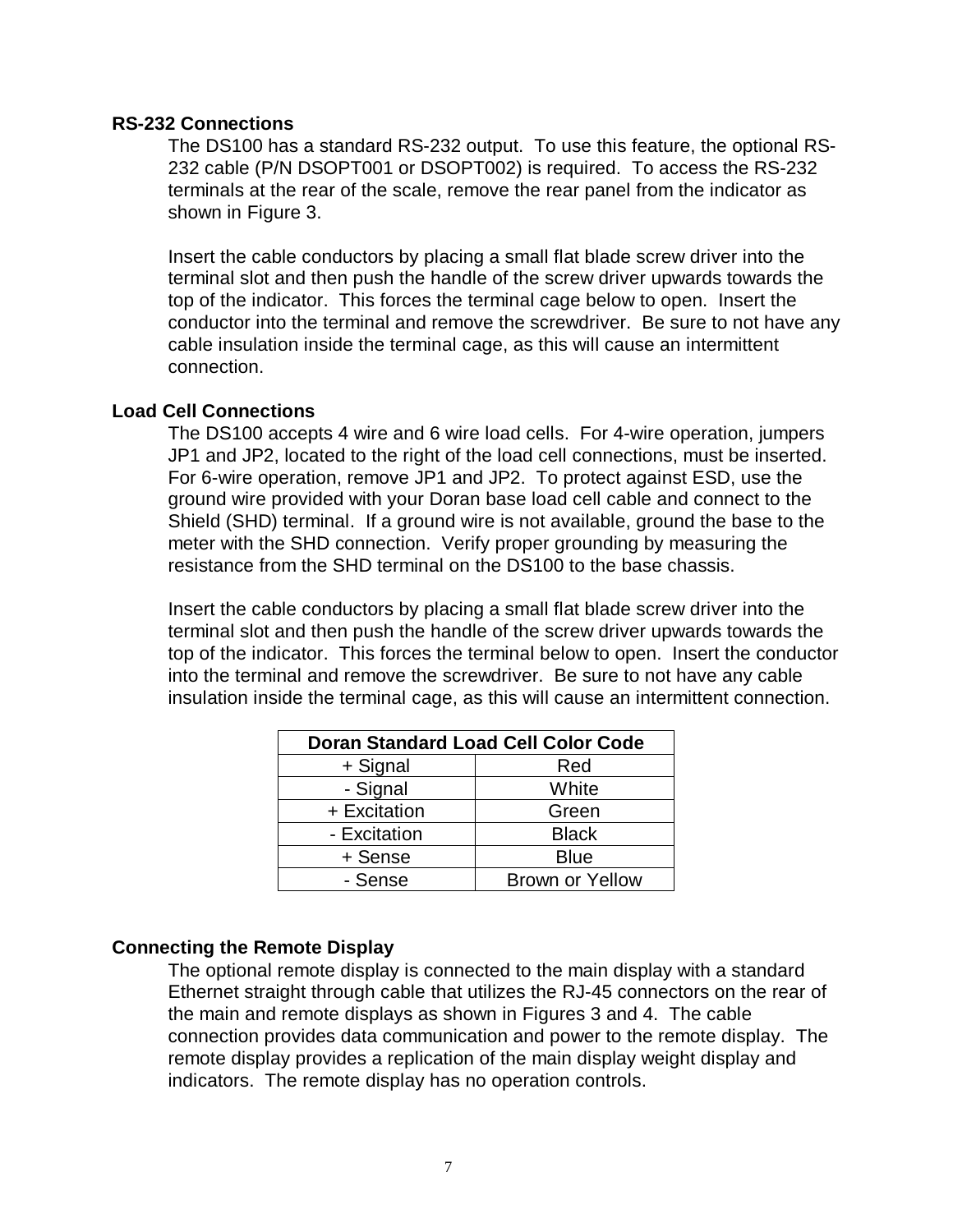#### **Entering and Exiting Setup Mode - Pushbutton**

The setup mode can be entered by pressing the setup pushbutton located behind the rear panel as shown in Figure 3. This pushbutton is provided so a lead and wire seal can be utilized to metrologically seal the scale. To exit the setup mode, press the setup pushbutton.

#### **Entering and Exiting Setup Mode – Front Panel**

To enter setup mode from the front panel, turn off the indicator. Then press and hold UNITS and ZERO(ON/OFF) simultaneously. When the indicator turns on, all annunciators and LED segments will be lit. Release both UNITS and ZERO(ON/OFF) when all LED display segments and annunciators turn off.

To enter the setup mode press ZERO(ON/OFF) five times until the display will displays "*5*". Then press UNITS once to enter the setup mode.

To exit the setup mode, press and release UNITS until the indicator automatically exits to the weigh mode.

NOTE: No setup information is saved until the DS100 exits the setup mode. A power failure while in the setup mode will cause changes to be lost.

#### **Legal for Trade Restrictions**

Front panel access for the setup mode can be disabled for applications that require a physical lead and wire seal.

#### **Capacity and Resolution Configuration**

After entering the setup mode, the display will briefly show the Calibration and Parameter audit counters. The display will then show *C00300*, in this case, the capacity is set to 300. The capacity unit can be either lb or kg. The units annunciator to the right of the weight display will indicate the active unit.

- 1. To change the capacity, press ZERO
- 2. The active digit will flash
- 3. Press ZERO to change the value of the active digit
- 4. Once the active digit is properly set, press UNITS to advance to the next digit to the right
- 5. After setting the right most digit, the units annunciator will flash
- 6. To change the capacity unit, press ZERO to change between lb and kg
- 7. When the proper unit is selected, press UNITS to accept the current unit setting
- 8. If the capacity is not properly configured, press ZERO to return to the left most digit to re-edit the capacity
- 9. If the capacity is properly configured, press UNITS to advance to the resolution parameter
- 10. The display will read the current "count by" setting for example: *d 0.5*. This count by setting is shown the calibration unit selected above and is indicated by the units annunciator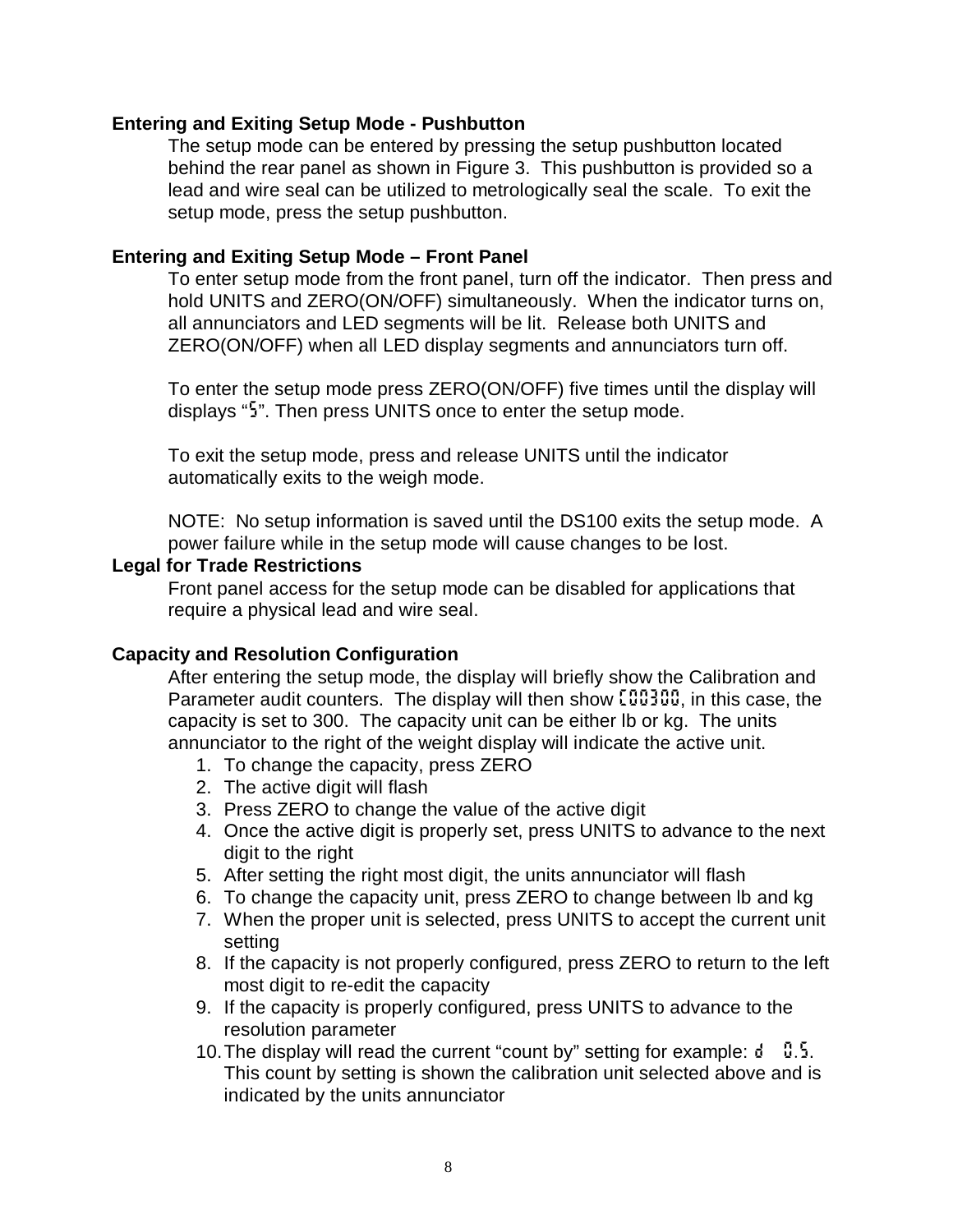- 11. Only resolutions that are available for the defined capacity can be selected. The DS100 is limited from 100 to 15000 displayed divisions.
- 12. Press ZERO to select the desired resolution
- 13. Press UNITS to advance to calibration
- NOTE: If *CAP E* appears on the display during step 7, the capacity selected is out of range. Ensure the capacity is within 1 to 99,999 lb or 1 to 45,000 kg. Verify the desired unit annunciator is lit. Press ZERO to clear this error.

### **Calibration**

Once the capacity and resolution are set, the scale can be calibrated. The DS100 utilizes a two point zero and span calibration. Note: the minimum calibration weight is 5% of scale capacity. For the most accurate results, it is recommended to calibrate as close to full capacity as possible.

- 1. After the capacity is set the scale reads *CAL 0*
- 2. To perform a zero calibration, remove all items from the base and ensure the base is free from any disturbance (air currents or vibration)
- 3. Press ZERO. The indicator will count down from 7 to 0. If there is any disturbance, the countdown will reset back to 7 to ensure an accurate calibration.
- 4. Once zero calibration is successfully completed, the display will show the calibration weight value. For example *00300*, represents 300 lb or kg. The units annunciator to the right of the LED display will indicate the active unit. This unit is the same as the capacity and resolution unit as defined above.
- 5. If the span calibration weight is correct, press UNITS to perform a span calibration (go to step 13)
- 6. To change the span calibration weight, press ZERO.
- 7. The active digit will flash
- 8. Press ZERO to change the active digit
- 9. Once the active digit is properly set, press UNITS to advance to the next digit to the right
- 10. If the calibration weight is not properly configured, press ZERO to return to the left most digit to re-edit the capacity
- 11. If the calibration weight is properly configured, place the calibration weight on the base
- 12. Press UNITS to perform the span calibration
- 13. After span calibration, the scale returns to the weigh mode to confirm calibration
- NOTE: If  $r^2$  E<sub>LF</sub> appears on the display during step 3, the calibration zero is out of range. Press ZERO to clear this error. Refer to the Calibration Troubleshooting below for additional information.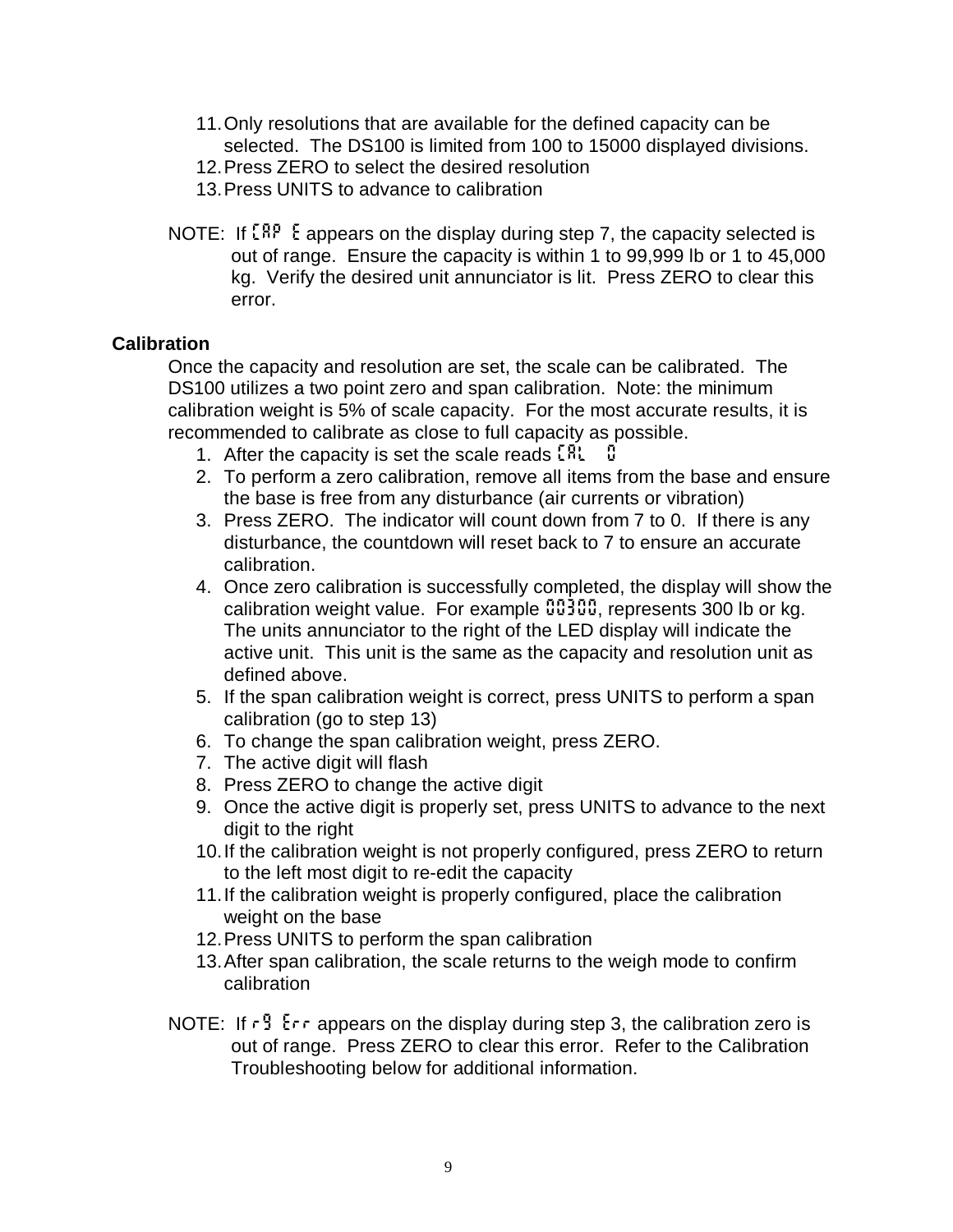- NOTE: If *SPn E* appears on the display during step 4, the entered calibration weight value is outside the required 5% to 100% of capacity. Press ZERO to clear this error.
- NOTE: If *SPnL* or *SPnH* appears on the display, the calibration span is out of range. Verify that the calibration weight is correct and repeat the calibration. Refer to the Calibration Troubleshooting below for additional information.

#### **Calibration Troubleshooting**

The following table shows the acceptable Raw Counts for no load and full load. Raw Counts can be viewed through the last setup parameter. Refer to Section 4, Parameter Setup, for more information regarding parameter viewing. If the scale's raw counts are not within the ranges specified in the following table, contact a Doran Certified Scale Distributor, or Doran's Technical Assistance department at 800-262-6844.

| <b>Calibration Requirements in Raw</b><br>Counts                                           |          |         |
|--------------------------------------------------------------------------------------------|----------|---------|
|                                                                                            | Minimum  | Maximum |
| <b>Zero Calibration Point</b>                                                              | $-8,000$ | 55,000  |
| <b>Required Calibration Span</b><br>(100% of Capacity Scale Cal Point - Zero<br>Cal Point) | 10,000   | 220,000 |
| <b>Required Calibration Span</b><br>(5% of Capacity Cal Point - Zero Cal Point)            | 500      | 11,000  |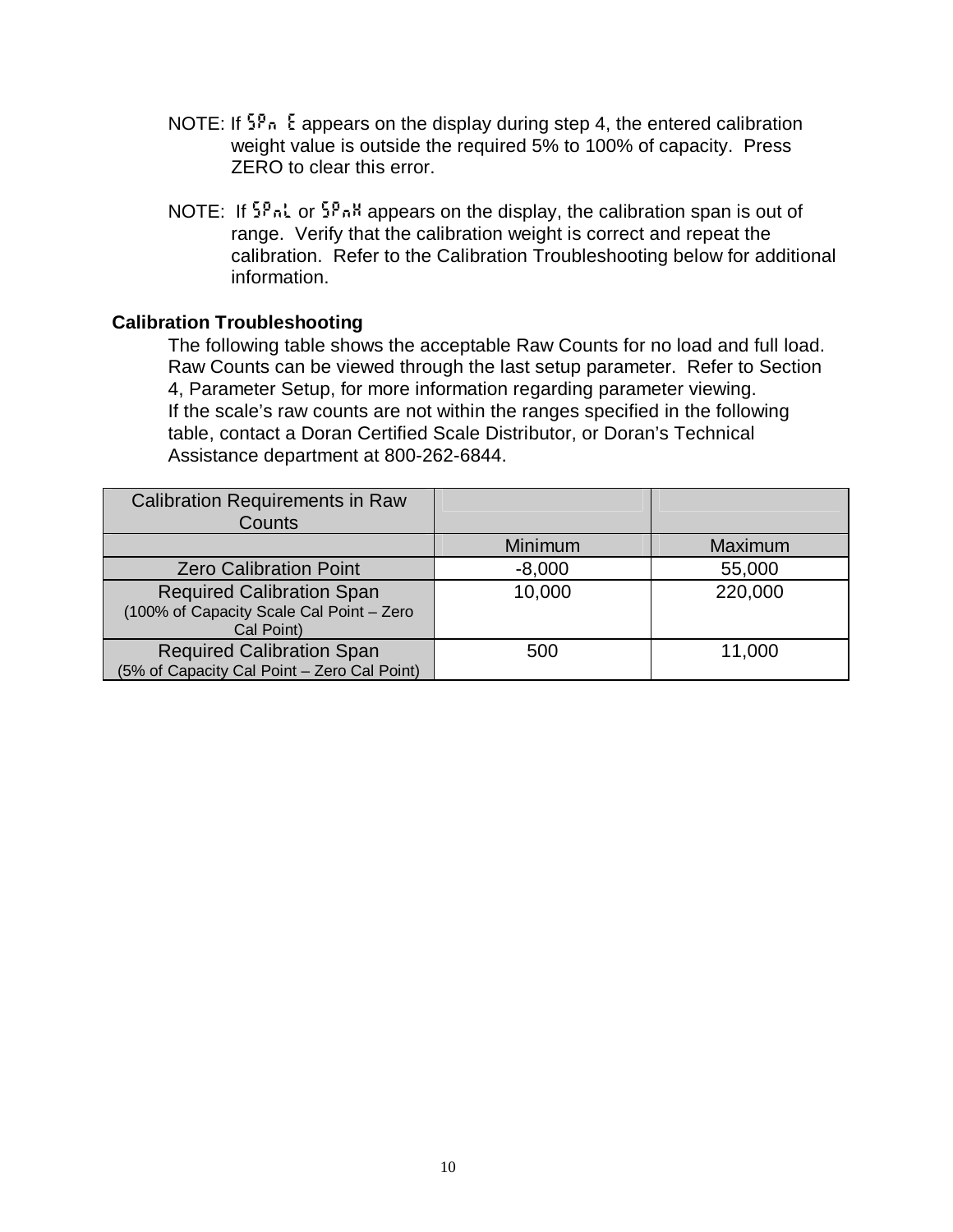# **Section 4. Parameter Setup**

The DS100 has adjustable setup parameters, which control the scale's operation.

#### **Entering and Exiting Setup Mode - Pushbutton**

The setup mode can be entered by pressing the setup pushbutton located behind the rear panel as shown in Figure 3. This pushbutton is provided so a lead and wire seal can be utilized to metrologically seal the scale. To exit the setup mode, press the setup pushbutton or press and release UNITS until the indicator automatically exits.

#### **Entering and Exiting Setup Mode – Front Panel**

To enter setup mode from the front panel, turn off the indicator. Then press and hold UNITS and ZERO(ON/OFF) simultaneously. When the indicator turns on, all annunciators and LED segments will be lit. Release both UNITS and ZERO(ON/OFF) when all LED display segments and annunciators turn off.

To enter the setup mode press ZERO(ON/OFF) five times until the display will displays "*5*". Then press UNITS once to enter the setup mode.

To exit the setup mode, press and release UNITS until the indicator automatically exits to the weigh mode.

NOTE: No setup information is saved until the DS100 exits the setup mode. A power failure while in the setup mode will cause changes to be lost.

#### **Legal for Trade Restrictions**

Front panel access for the setup mode can be disabled for applications that require a physical lead and wire seal.

#### **Setup Mode Navigation**

To navigate through the parameter menus:

- Press ZERO to change the parameter selection
- Press UNITS to go to the next parameter

#### **Changing a Parameter**

Once the desired parameter has been found, it may be adjusted. Press and release ZERO to step through the individual options. See Section 3 for setting scale capacity and resolution. When you have stepped through all of the parameters, the scale will return to the weigh mode.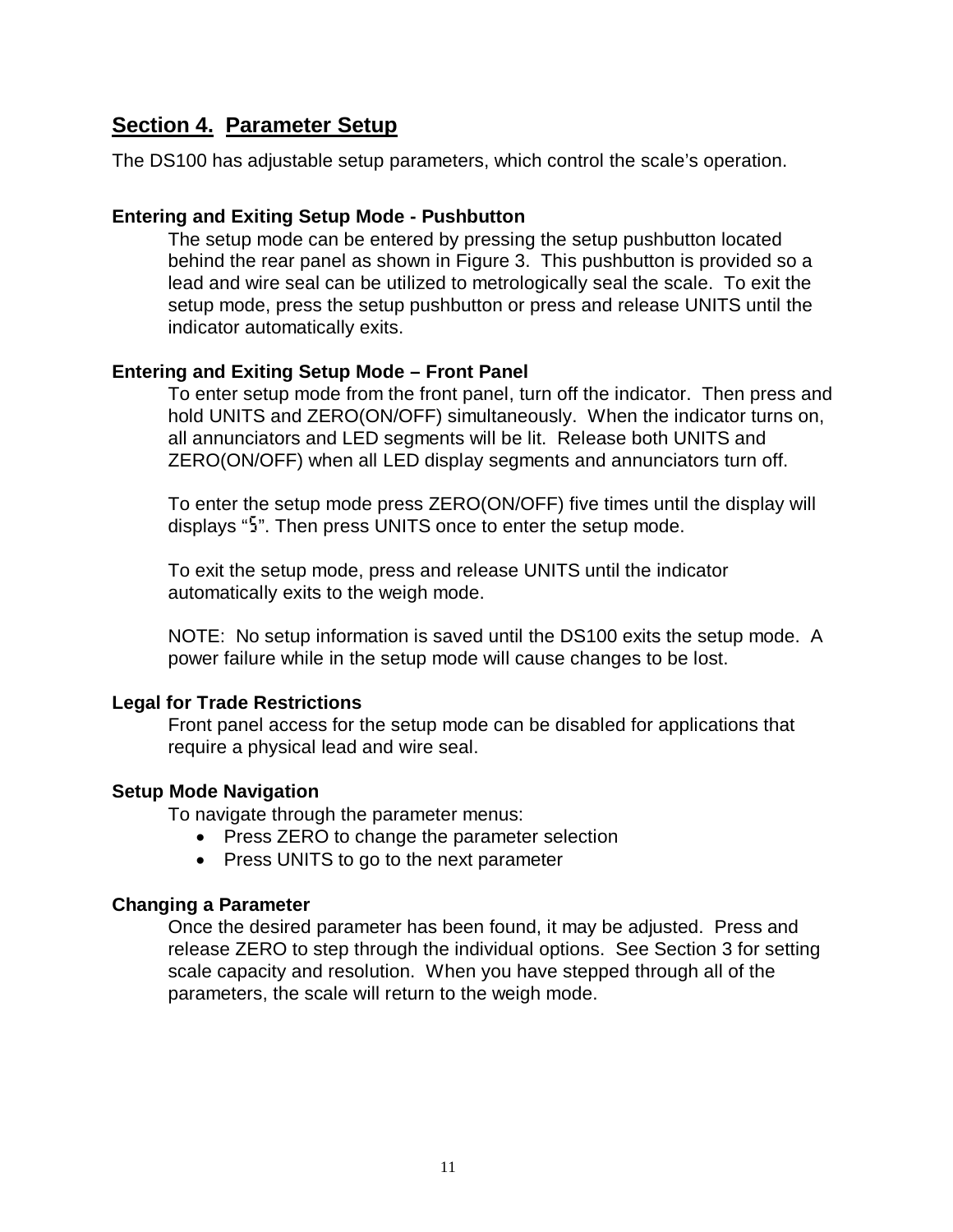# **Capacity Setup Menu**

| <b>Select Scale Capacity (Ib or kg)</b>                                                 |
|-----------------------------------------------------------------------------------------|
|                                                                                         |
| $\left  \frac{1}{2} \right $ - 99999 = $\left  \frac{1}{2} \right $ + 1 to 99,999 in lb |
| 1 to 45,000 in kg                                                                       |
| :- 45000(kg)  See Capacity and Resolution Configuration                                 |
| in Section 3 for configuration instructions.                                            |

## **Resolution Setup Menu**

|                      | <b>Select Scale Capacity (Ib or kg)</b>      |
|----------------------|----------------------------------------------|
|                      | 0.0001 to 50 resolution setting in same unit |
| n nnn :-<br>U.UUU :- | as capacity unit above. The resolution       |
| 50                   | selections are limited by the capacity       |
|                      | setting from 200 to 15,000 divisions.        |

## **Calibration Menu**

| . |                                    |
|---|------------------------------------|
|   | <b>Zero Calibration Point</b>      |
|   | Press ZERO to calibrate zero point |

|                                    | <b>Span Calibration Point</b>                                                                                                 |  |
|------------------------------------|-------------------------------------------------------------------------------------------------------------------------------|--|
|                                    | Span calibration weight setting:<br>1 to 99,999 in lb<br>1 to 45,000 in kg.<br>9 See Calibration in Section 3 for calibration |  |
|                                    |                                                                                                                               |  |
|                                    |                                                                                                                               |  |
|                                    |                                                                                                                               |  |
| $\mid$ :- 45000 (kg) instructions. |                                                                                                                               |  |
|                                    | NOTE: This parameter is only visible after                                                                                    |  |
|                                    | a zero calibration is performed.                                                                                              |  |

## **Reset All Parameters to Default Settings**

| とうと | <b>Default parameters</b>              |
|-----|----------------------------------------|
|     | No. Parameters are not defaulted.      |
|     | Yes. Set all parameters to the factory |
|     | default values when UNITS is pressed.  |

# **Operation Mode**

| oΡ | Sets the scale for Legal for Trade mode  |
|----|------------------------------------------|
| SŁ | Standard mode. NOT legal for trade.      |
| 벽벽 | Legal for trade setting. This setting    |
|    | automatically disables certain parameter |
|    | menus below as indicated by an (*).      |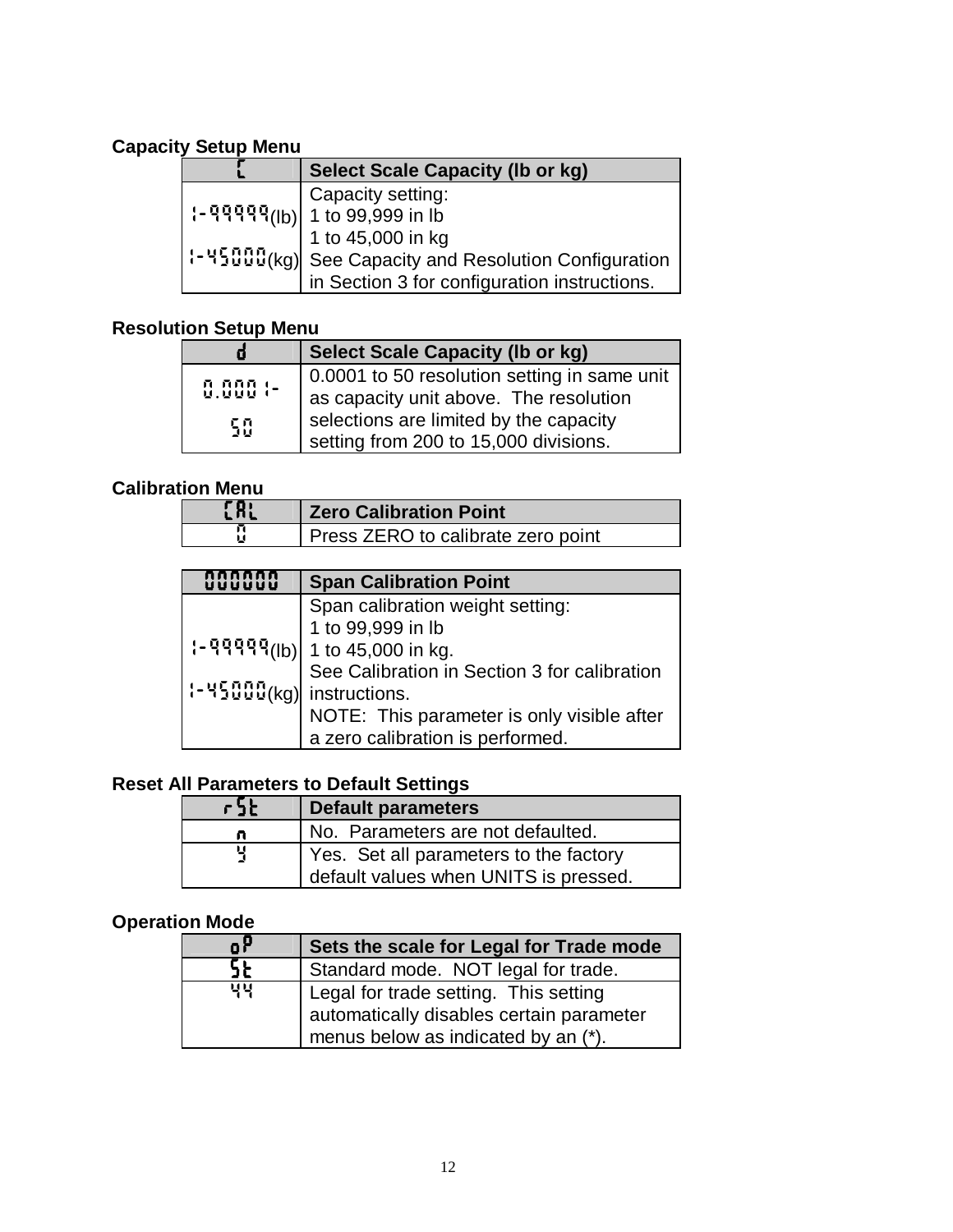## **Auto Zero Tracking**

| 55<br>$\ast$ | # of displayed divisions that are<br>automatically zeroed from displayed<br>zero, while the scale is stable. |
|--------------|--------------------------------------------------------------------------------------------------------------|
| ūΪ           | Zero tracking is disabled                                                                                    |
|              | 1/2 division (Legal for Trade Setting)                                                                       |
| 3.0          | 3 divisions                                                                                                  |
| ιñ<br>i ii   | 1 division                                                                                                   |

### **Motion Aperture**

| $\star$<br>8nn | $\vert$ # of displayed divisions that must<br>change before motion is detected. |
|----------------|---------------------------------------------------------------------------------|
|                | 1 division (Legal for Trade Setting)                                            |
|                | 3 divisions                                                                     |
|                | 5 divisions                                                                     |

## **Start Up Zero**

| $\star$<br><b>bud</b> | Controls the start-up zero point            |
|-----------------------|---------------------------------------------|
| កប៊                   | Scale will NOT zero on power up.            |
|                       | Calibrated zero is loaded on power-up.      |
| ۶S                    | Scale will zero up to 100% of scale         |
|                       | capacity on power-up.                       |
| 20                    | Scale will zero up to 20% of scale capacity |
|                       | on power-up.                                |
|                       | (Legal for Trade Setting)                   |

NOTE: The Legal for Trade requirements disables certain parameter menus listed above. These items have been indicated by an asterisk  $(*).$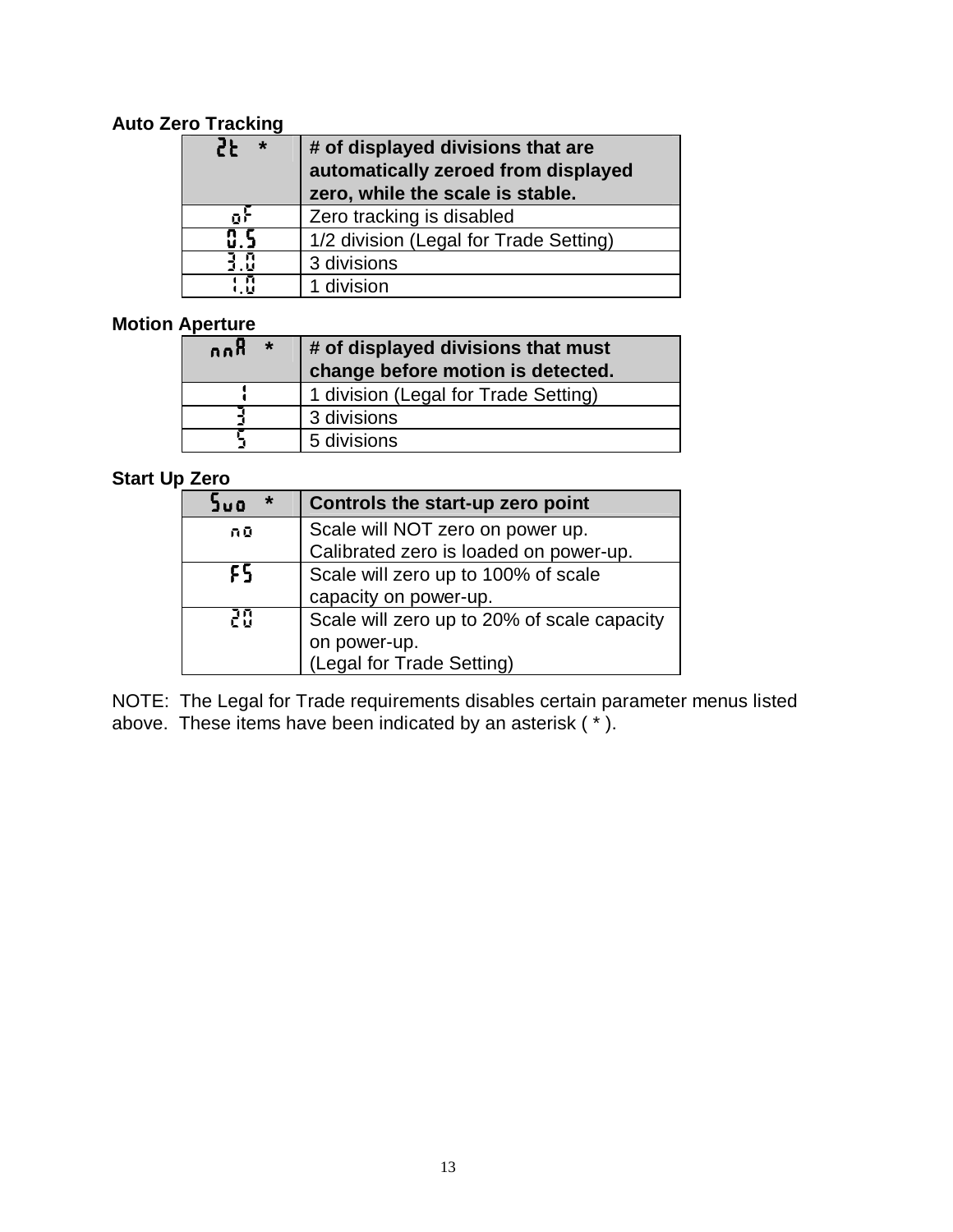## **Data Output**

| d.o.             | <b>Controls when information is</b>                  |
|------------------|------------------------------------------------------|
|                  | transmitted from the scale though the<br>serial port |
| $\mathfrak{g}_1$ | Continuous data transmission. Transmits              |
|                  | data each time the display is updated.               |
|                  | Readings that occur when the scale is in             |
|                  | motion are identified by the abbreviation            |
|                  | "MOT." following the weight data.                    |
| 8. I             | Auto Print 1 transmits the first scale               |
|                  | reading after the scale leaves motion. The           |
|                  | reading must be stable and must be a valid           |
|                  | reading before it can be sent.                       |
| 82               | Auto Print 2 transmits the first scale               |
|                  | reading following the scale leaving motion.          |
|                  | In Auto Print 2, no further readings will be         |
|                  | sent until the scale returns to displayed            |
|                  | zero. The reading must be stable and must            |
|                  | be a valid reading before it can be sent.            |
| Łd.              | Transmit on Demand transmits when the                |
|                  | PRINT button is pressed and when the "W"             |
|                  | data request command is received through             |
|                  | the serial port. The scale must be stable            |
|                  | and the weight must be valid (no error               |
|                  | codes displayed) before data is printed.             |

## **Data Format**

| For. | Format of transmitted data from the<br>serial port  |
|------|-----------------------------------------------------|
| ЕÑ   | Basic data format.                                  |
| 58   | Basic dual print format. Includes metric<br>weight. |
| င်း၊ | Legacy data format.                                 |
|      | <b>Output NOT Legal for Trade.</b>                  |
| ŞP   | Basic format for an Eltron SSP printer.             |
|      | Call Doran for details.                             |
| 9л   | Gross, Net and Tare format                          |
| 89   | UPS print string compatible with UPS                |
|      | Online World Ship program                           |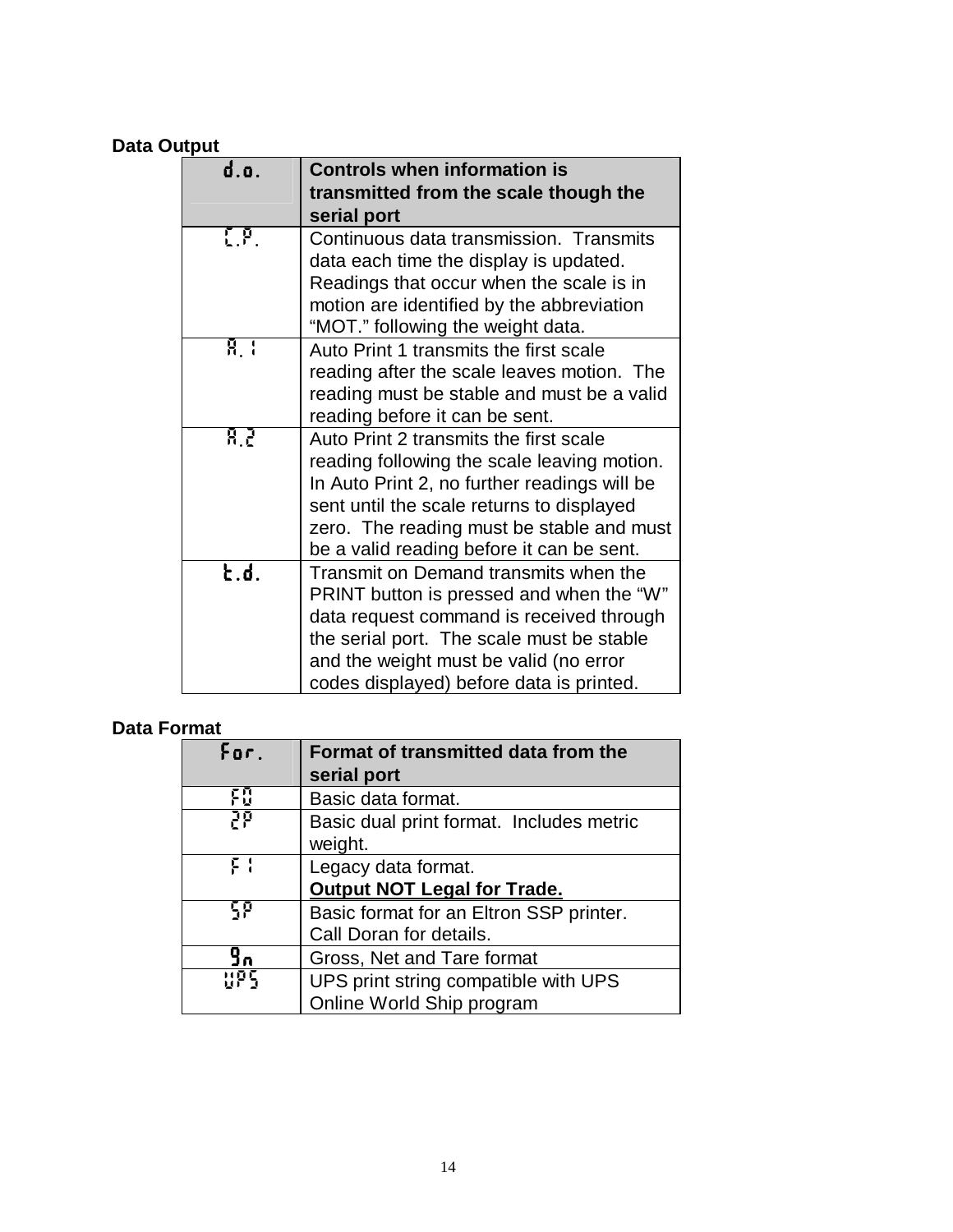## **Baud Rate**

| Ò.Г. | Serial port transmission rate |
|------|-------------------------------|
|      | 1200 Baud (bits per second)   |
| ΡY   | 2400 Baud (bits per second)   |
| 骊    | 4800 Baud (bits per second)   |
| 96   | 9600 Baud (bits per second)   |
| 9    | 19,200 Baud (bits per second) |

## **lb Units Enabled**

|    | <b>Enables/Disables pounds</b> |
|----|--------------------------------|
| Θn | Ib is enabled.                 |
| Ωř | Ib is disabled.                |

## **lb:oz Units Enabled**

| $\star$ | <b>Enables/Disables pounds:ounces</b> |
|---------|---------------------------------------|
| Οn      | Ib: oz is enabled.                    |
| Ωì      | Ib: oz is disabled.                   |

## **oz Units Enabled**

|     | <b>Enables/Disables ounces</b> |
|-----|--------------------------------|
| Лn. | oz is enabled.                 |
|     | oz is disabled.                |

# **kg Units Enabled**

|    | <b>Enables/Disables kilograms</b> |
|----|-----------------------------------|
| Οn | kg is enabled.                    |
| пř | kg is disabled.                   |

# **g Units Enabled**

|    | <b>Enables/Disables grams</b> |
|----|-------------------------------|
| Οn | g is enabled.                 |
| Πì | g is disabled.                |

# **Startup Units**

| <u>นิก (≿5)</u> | Determines scale startup units             |
|-----------------|--------------------------------------------|
|                 | Note: Unit annunciator to the right of the |
|                 | display indicates parameter setting        |
| Ib              | Scale starts up in lb.                     |
| $lb:oz + *$     | Scale starts up in lb:oz.                  |
| oz t            | Scale starts up in oz.                     |
| kg              | Scale starts up in kg.                     |
| a t             | Scale starts up in g.                      |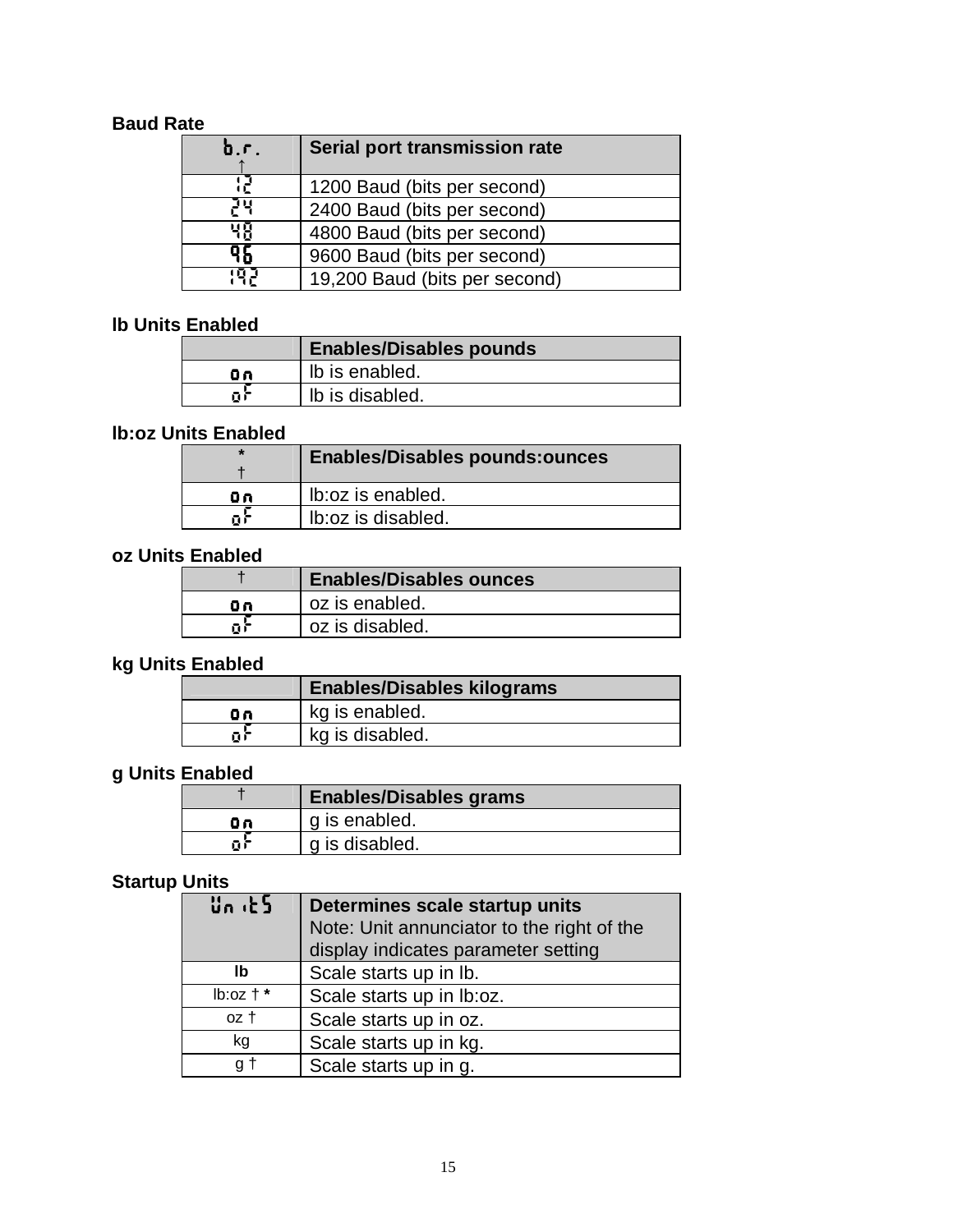NOTE: Depending on capacity and resolution selection, some units are not available due to display constraints. These limitations are indicated by (†).

## **Front Panel Calibration**

|          | <b>Enables/Disables Front Panel</b>         |
|----------|---------------------------------------------|
| $F_{LL}$ | <b>Calibration</b>                          |
|          | Note: This menu is only accessible by       |
|          | pressing the calibration pushbutton at the  |
|          | rear of the DS100.                          |
| Οn       | Front panel calibration is enabled.         |
| oł       | Front panel calibration is disabled. Access |
|          | to the setup mode is allowed through the    |
|          | calibration pushbutton located behind the   |
|          | rear panel.                                 |

#### **Raw Counts**

| <b>Raw counts from A/D converter</b>   |
|----------------------------------------|
| View these numbers if calibration is   |
| unsuccessful. Refer to Section 3 for   |
| interpretation of these numbers. Press |
| UNITS to exit setup mode.              |

NOTE: Depending on capacity and resolution selection, some units are not available due to display constraints. These limitations are indicated by (†).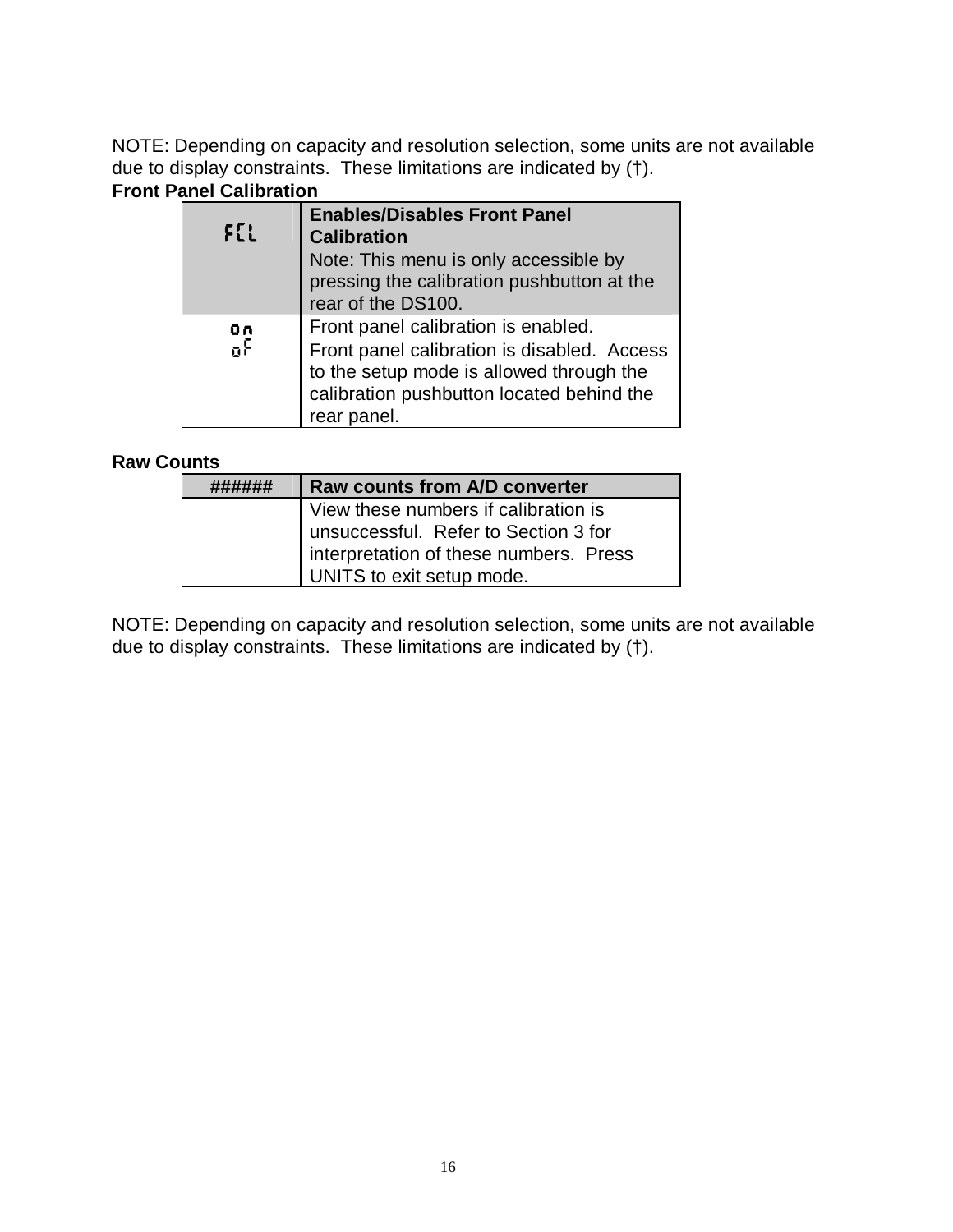# **Section 5. Data Communications**

#### **Introduction to data communications**

Basic understanding of serial data communications is needed when setting up the DS100 to communicate with a printer or PC.

When setting up a serial communications system, there are two concerns which affect the configuration of that system. These are:

- Baud Rate
- Data Bits and Parity

The baud rate determines how fast the data is sent from the scale. The sending and receiving units must be set to the same baud settings. Typical values are 1200, 2400, 4800 and 9600.

The DS100 is factory set for eight bits, no parity and one stop bit also known as 8n1. The receiving units must be set to 8n1 for proper communications.

# **"***F0***" Example (Negative weight, in motion)**

 $\bullet$  - 2.452 lb MOT.

#### **"***F0***" Print String Definition for Each Weight Unit:**

**Pounds** STX | POL | WEIGHT| SP | lb | SP | ST | CR | LF **Ounces** STX | POL | WEIGHT| SP | oz | SP | ST | CR | LF **Kiligrams** STX | POL | WEIGHT| SP | kg | SP | ST | CR | LF **Grams**  $STX | POL | WEIGHT | SP | g | SP | SP | ST | CR | LF$ **Pounds-ounces** STX | POL | WEIGHTLB| SP | lb | POL | WEIGHTOZ | SP | oz | SP | ST | CR | LF

 $STX$  ( $\bullet$ ) = ASCII 02  $POL = minus sign for negative weight or a space for a positive weight$ WEIGHT = 6 character field plus decimal if needed WEIGHTLB  $=$  pound portion of lb-oz weight WEIGHTOZ = ounce portion of lb-oz weight. (WEIGHTLB and WEIGHTOZ total 5 characters plus decimal)  $SP = ASCII$  space  $ST = MOT$ . if in motion or a space if stable  $CR(\Gamma) = Carriage return$  $LF$  ( $\blacksquare$ ) = Linefeed  $|$  = Separator, not printed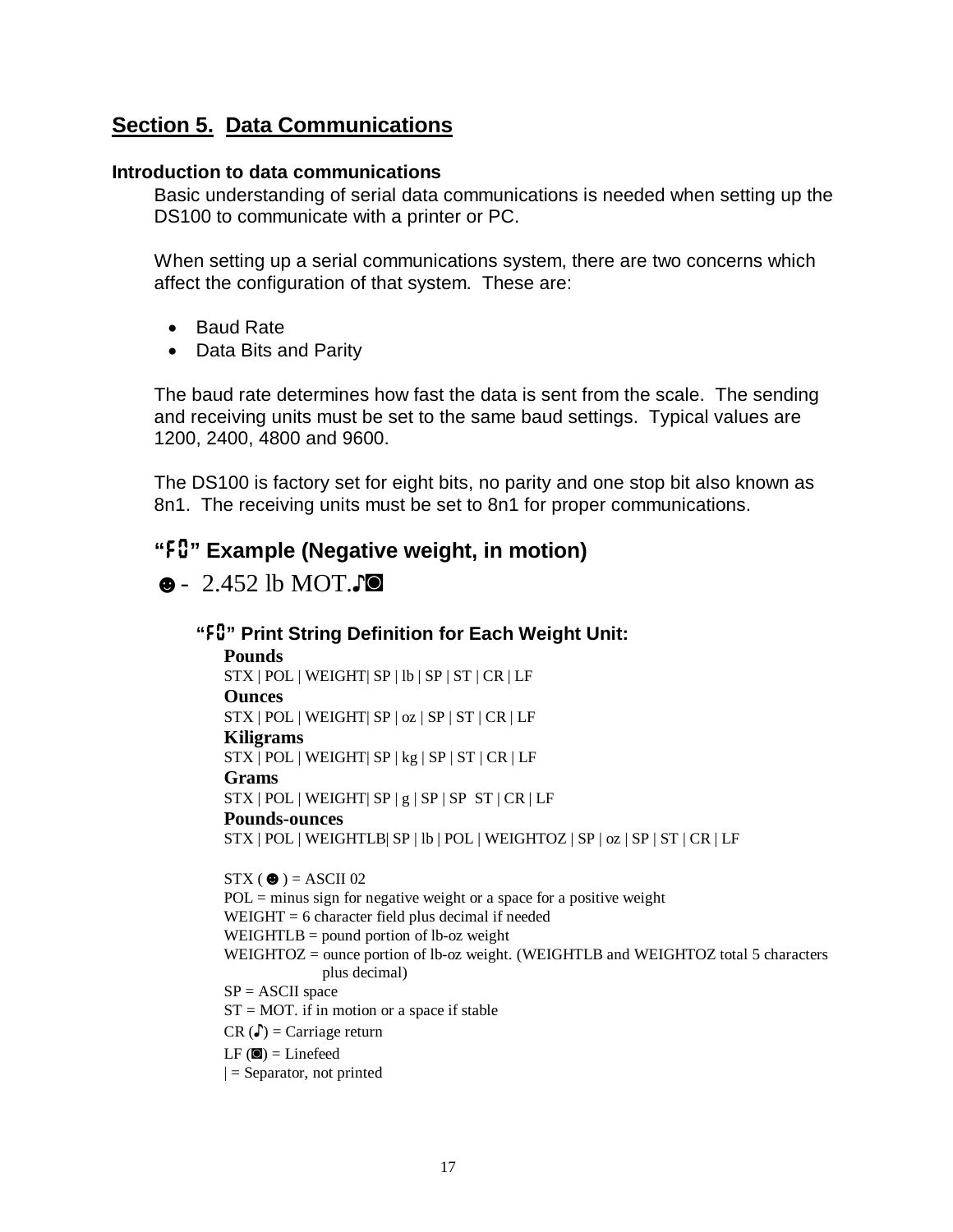## **"***F1***" Example (Negative weight, in motion)**

## $\bullet$  - 2.452 LBM $\Box$  $\bullet$

#### **"***F1***" Print String Definition for Each Weight Unit:**

#### **Pounds**

STX | POL | WEIGHT| SP | LB | ST | CR | LF **Ounces** STX | POL | WEIGHT| SP | OZ | ST | CR | LF

#### **Kiligrams**

STX | POL | WEIGHT| SP | KG | ST | CR | LF

#### **Grams**

STX | POL | WEIGHT| SP | G | SP | ST | CR | LF

#### **Pounds-ounces**

STX | POL | WEIGHTLB| SP | LB | POL | WEIGHTOZ | SP | OZ | SP | ST | CR | LF

#### $STX$  ( $\bullet$ ) = ASCII 02

 $POL = minus sign for negative weight or a space for a positive weight$  $WEIGHT = 6 character field plus decimal if needed$ WEIGHTLB = pound portion of lb-oz weight WEIGHTOZ = ounce portion of lb-oz weight. (WEIGHTLB and WEIGHTOZ total 5 characters plus decimal)  $SP = ASCII$  space  $ST = MOT$ . if in motion or a space if stable  $CR(\Gamma) = Carriage return$ 

#### $LF$  ( $\bullet$ ) = Linefeed

 $\vert$  = Separator, not printed

# **"***2P***" Example (Negative weight, in motion)**

# $\bullet$  - 2.452 lb MOT.

# $\bullet$  (- 1112 kg MOT.) $\bullet$

The dual print mode provides the DS100 with the ability to print the current scale reading followed by the equivalent value in kilograms. The weight is first printed using the "*F0*" format. Then the weight is recalculated in kilograms and is sent as a second line of text. The kilogram data follows the "*F0*" data format except where parentheses are placed after the STX character and before the carriage return & line feed.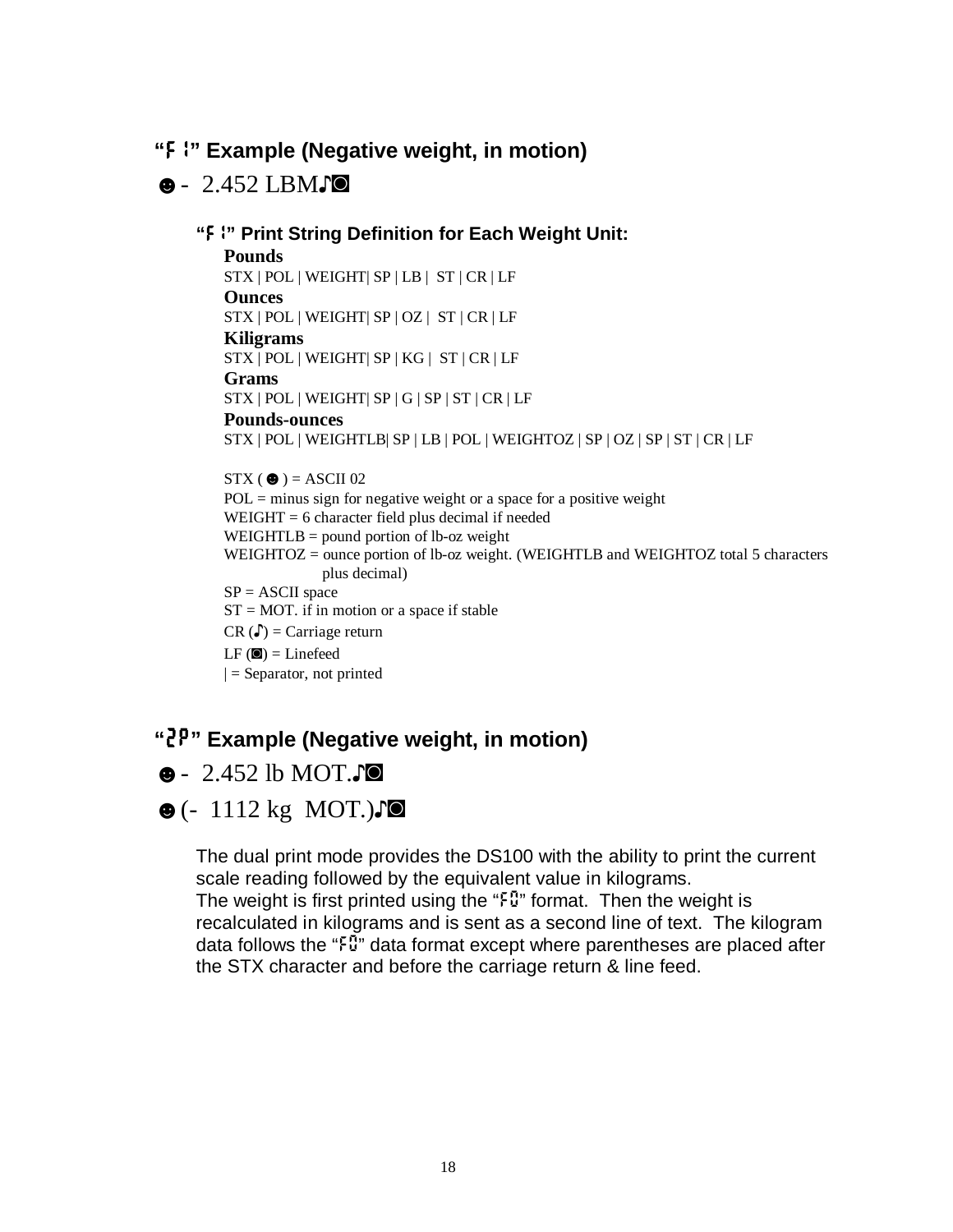**"***SP***" Example (Negative weight, in motion)**

 $FR"LI"$ 

# $2^{\circ}$

 $-1.052$  $\circ$ 

 $l$ <sub>b $\circ$ </sub>

### GSIO

## MOT. O

 $- 0.478$ **O** 

kg**o** 

P1,1<sup>o</sup>

## **"***SP***" Print String Definition for Each Weight Unit:**

**Pounds**

- FR"L1" | LF | ? | LF | POL | WEIGHT | LF | lb | LF | GS | LF | ST | LF | POL | WEIGHT2 | LF | kg | LF | P1,1 | LF **Ounces**
- FR"L1" | LF | ? | LF | POL | WEIGHT | LF | oz | LF | GS | LF | ST | LF | POL | WEIGHT2 | LF | kg | LF | P1,1 | LF **Kilograms**
- FR"L1" | LF | ? | LF | POL | WEIGHT | LF | kg | LF | GS | LF | ST | LF | POL | WEIGHT2 | LF | kg | LF | P1,1 | LF **Grams**
- FR"L1" | LF | ? | LF | POL | WEIGHT | LF | g | SP | LF | GS | LF | ST | LF | POL | WEIGHT2 | LF | kg | LF | P1,1 | LF **Pounds - ounces**
- FR"L1" | LF | ? | LF | POL | WEIGHTLB | SP | lb | POL | WEIGHTOZ | LF | oz | LF | GS | LF | ST | LF | POL | WEIGHT2 | LF | kg | LF | P1,1 | LF

 $POL = minus sign for negative weight or a space for a positive weight$ WEIGHT = 6 character field plus decimal if needed WEIGHT2 = Kilogram weight. 6 character field plus decimal if needed WEIGHTLB  $=$  pound portion of lb-oz weight WEIGHTOZ = ounce portion of lb-oz weight. (WEIGHTLB and WEIGHTOZ total 5 characters plus decimal)  $SP = ASCII$  space  $ST = MOT$ . if in motion or four (4) spaces if stable

- $CR(\Gamma) = Carriage return$
- $LF$  ( $\blacksquare$ ) = Linefeed
- $|$  = Separator, not printed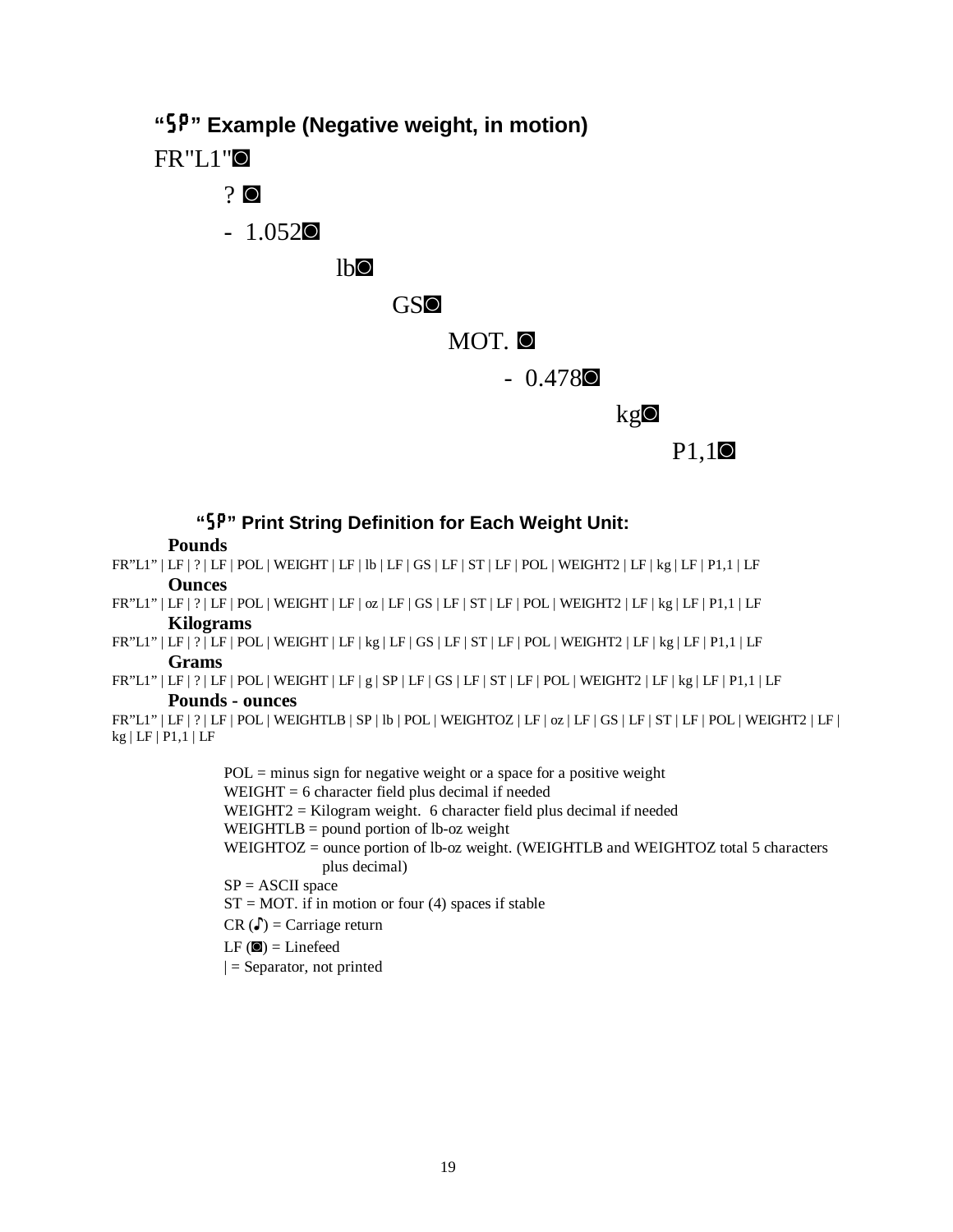## **"***Gn***" Example (Negative weight, in motion)**

- $\bullet$  25.15 lb GR MOT. $\bullet$
- $\bullet$  20.05 lb NT MOT.
- $\bullet$  5.10 lb TR MOT.

## **"***Gn***" Print String Definition for Each Weight Unit:**

#### **Pounds**

STX | POL | WEIGHTGROSS | SP | lb | SP | GR | SP | ST | CR | LF STX | POL | WEIGHTNET | SP | lb | SP | NT | SP | ST | CR | LF STX | POL | WEIGHTTARE | SP | lb | SP | TR | SP | ST | CR | LF

#### **Ounces**

STX | POL | WEIGHTGROSS | SP | oz | SP | GR | SP | ST | CR | LF STX | POL | WEIGHTNET | SP | oz | SP | NT | SP | ST | CR | LF STX | POL | WEIGHTTARE | SP | oz | SP | TR | SP | ST | CR | LF

#### **Kiligrams**

STX | POL | WEIGHTGROSS | SP | kg | SP | GR | SP | ST | CR | LF STX | POL | WEIGHTNET | SP | kg | SP | NT | SP | ST | CR | LF STX | POL | WEIGHTTARE | SP | kg | SP | TR | SP | ST | CR | LF

#### **Grams**

STX | POL | WEIGHTGROSS | SP | g | SP | GR | SP | ST | CR | LF  $STX | POL | WEIGHTNET | SP | g | SP | NT | SP | ST | CR | LF$ STX | POL | WEIGHTTARE | SP | g | SP | TR | SP | ST | CR | LF

#### **Pounds-ounces**

STX | POL | WEIGHTLBGROSS | SP | lb | POL | WEIGHTOZGROSS | SP | oz | SP | GR | SP | ST | CR | LF STX | POL | WEIGHTLBNET | SP | lb | POL | WEIGHTOZNET | SP | oz | SP | NT | SP | ST | CR | LF STX | POL | WEIGHTLBTARE | SP | lb | POL | WEIGHTOZTARE | SP | oz | SP | TR | SP | ST | CR | LF

> $STX$  ( $\bullet$ ) = ASCII 02  $POL = minus sign for negative weight or a space for a positive weight$ WEIGHT[GROSS/NET/TARE] = 6 character field plus decimal if needed WEIGHTLB[GROSS/NET/TARE] = pound portion of lb-oz weight WEIGHTOZ[GROSS/NET/TARE] = ounce portion of lb-oz weight. (WEIGHTLB and WEIGHTOZ total 5 characters plus decimal)  $SP = ASCII$  space  $ST = MOT$ . if in motion or a space if stable

 $CR(\Gamma) = Carriage return$ 

 $LF$  ( $\blacksquare$ ) = Linefeed

 $|$  = Separator, not printed

## **Remote Scale Commands**

The scale will respond to the following single letter ASCII commands.

- "W" Initiates transmission of current weight data (if in motion, scale will wait until stable, then print).
- "U" Changes the displayed weight units.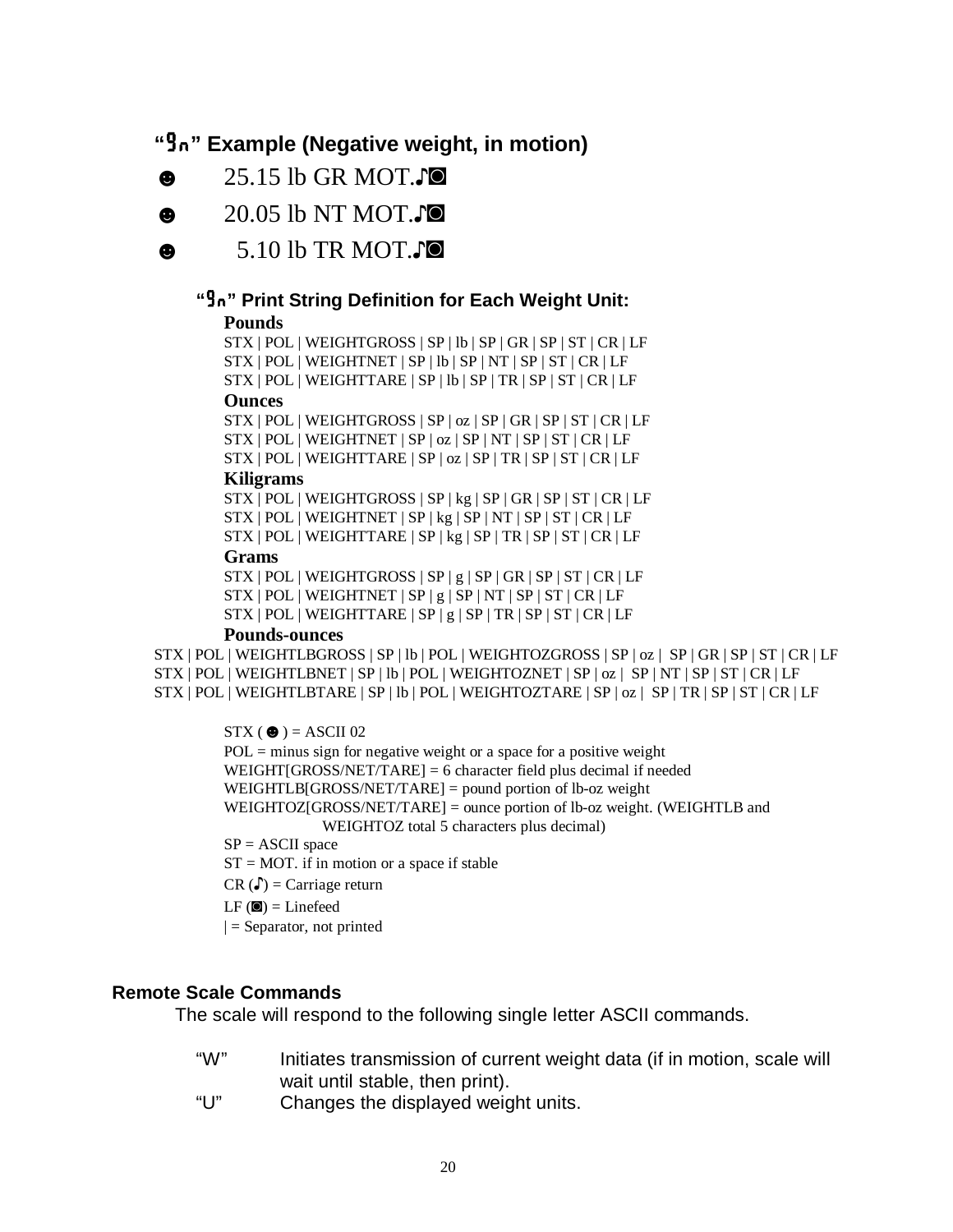"Z" Zeroes the scale (if in motion, scale will wait until stable, then zero).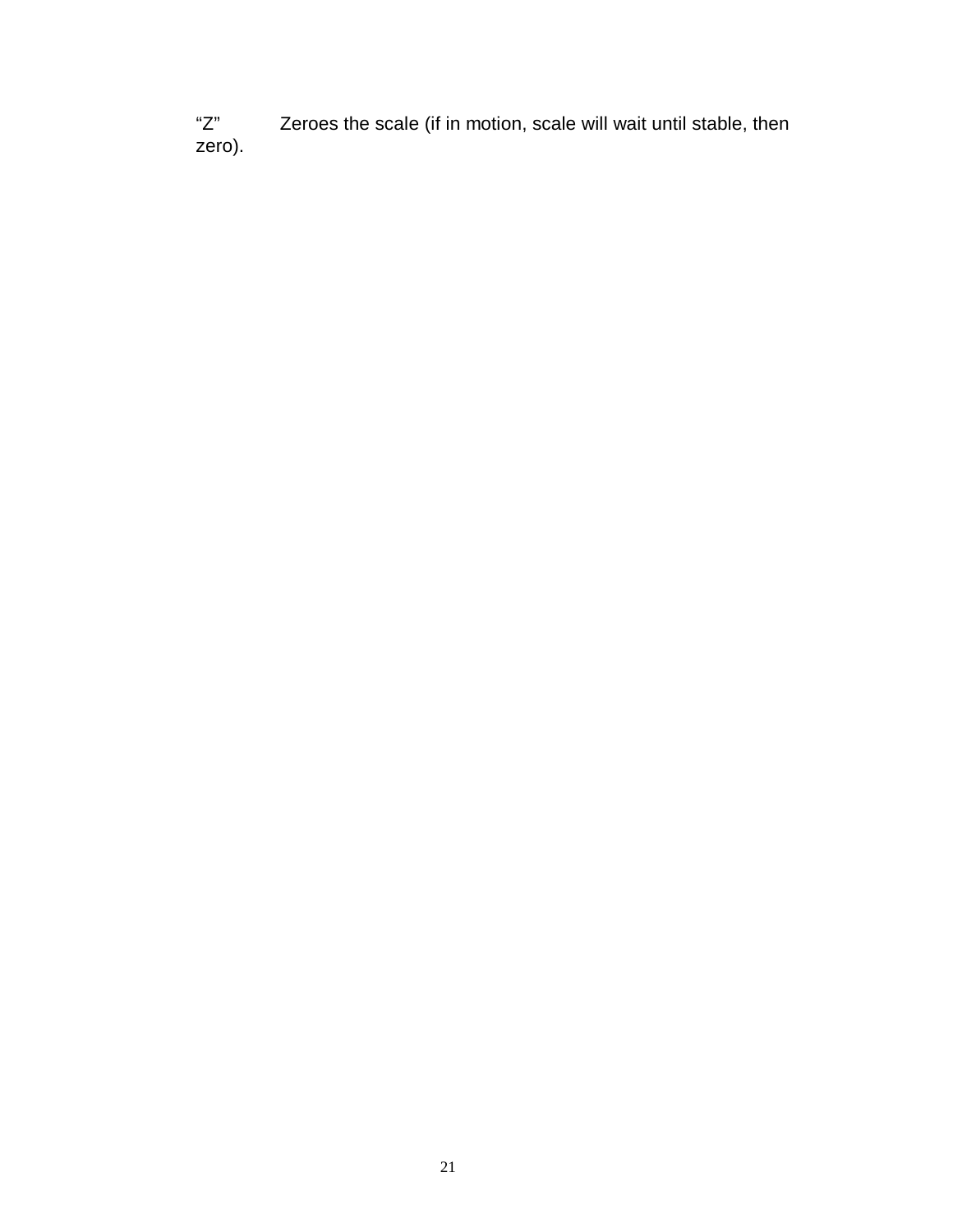#### **UPS Application Note: UPS On-Line WorldShip Software Rev 3.1 and Higher**

#### **Description:**

The following instructions will allow a Scale to be connected to the UPS On-Line shipping system. The UPS On-Line software operates by continuously polling the scale for weight several times a second. The UPS program then displays the current weight in a window marked "Scale Weight:". This package weight, in pounds is then used to generate a shipping label if the "Electronic Scale Activated" check box is selected.

#### **Hardware Setup:**

Before starting the UPS On-Line software, connect the Scale's serial port to the computer's serial port (com1 or com2) by way of the optional serial cable (P/N DSOPT001 or DSOPT002). Apply power to the scale and press the ZERO push button.

**WARNING:** The scale must be on and connected at all times while the UPS On-Line program is running. If the scale is disconnected, turned off, or placed in the calibration mode, an error message will be displayed on the computer screen. To correct this error, you must perform a scale setup again or restart the UPS software – see Software Setup for instructions.

#### **Software Setup:**

If the UPS On-Line program has been already installed, follow the configuration steps below only. If the UPS On-Line program is not installed, power up the scale and connect the scale's serial cable to an available PC serial port. Next, install the UPS On-Line program as per instruction on the UPS installation CD. The installation program will prompt you to select if a scale is connected, select yes.

To configure the UPS On-Line WorldShip program:

- 1. Click on the "Tools" menu located at top of screen, then select "System Preferences".
- 2. Click on the "Hardware" tab and set the "Scale Type:" drop down menu to "Fairbanks 70-2453-4".
- 3. Click on the "Scale Port:" drop down menu, choose which serial port the scale is connected to, com1, com2 or other com port. This is the port that the DB9 cable is connected to at the rear of your PC from the scale.
- 4. Finally, click on the "Test Scale" button. Place weight on the scale. The computer should then display the current weight on the scale.
- 5. Click the "OK" button, and return back to the service menu.
- 6. Check the "Electronic Scale Activation" box to accept weight readings from the scale. The current weight will be displayed under the "Package:" section, in the "Scale Weight" window. NOTE: UPS software does not show zero or negative weights on the main display page.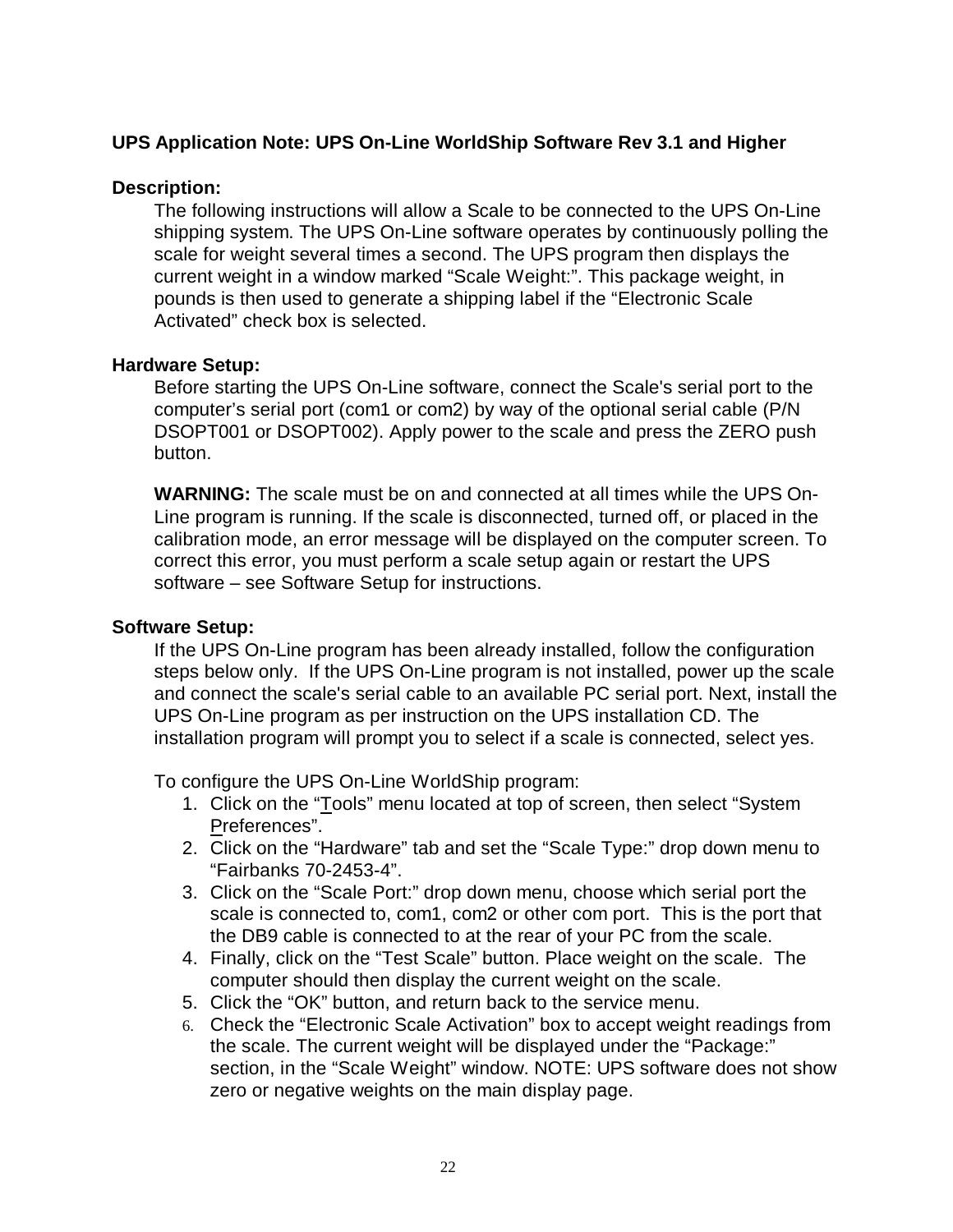#### **Scale Configuration:**

In order to be compatible with the UPS On-Line program. The Scale's Parameters must be configured to the following settings:

| $\phi$ .o. | $= 5.0.0.$ | Data Output Mode is set to Transmit On Demand |
|------------|------------|-----------------------------------------------|
| For        | $=$ 8PS    | Data Output Format is set to UPS protocol     |
| Ъr.        | $=$ 96     | Baud Rate is set to 9600 baud                 |
| Սո մեն։    | $=$ lb     | Start up units must be set to pounds          |

#### **Troubleshooting:**

If any problems occur with your UPS On-Line Software, a trouble-shooting guide can be found on the United Parcel Service web site under Shipping Systems Scales at address:

<http://www.ups.com/using/custserv/techfaq/scales.html>

Or alternatively, contact Doran Scale's Technical Support Department at 800-262- 6844 for assistance over the phone.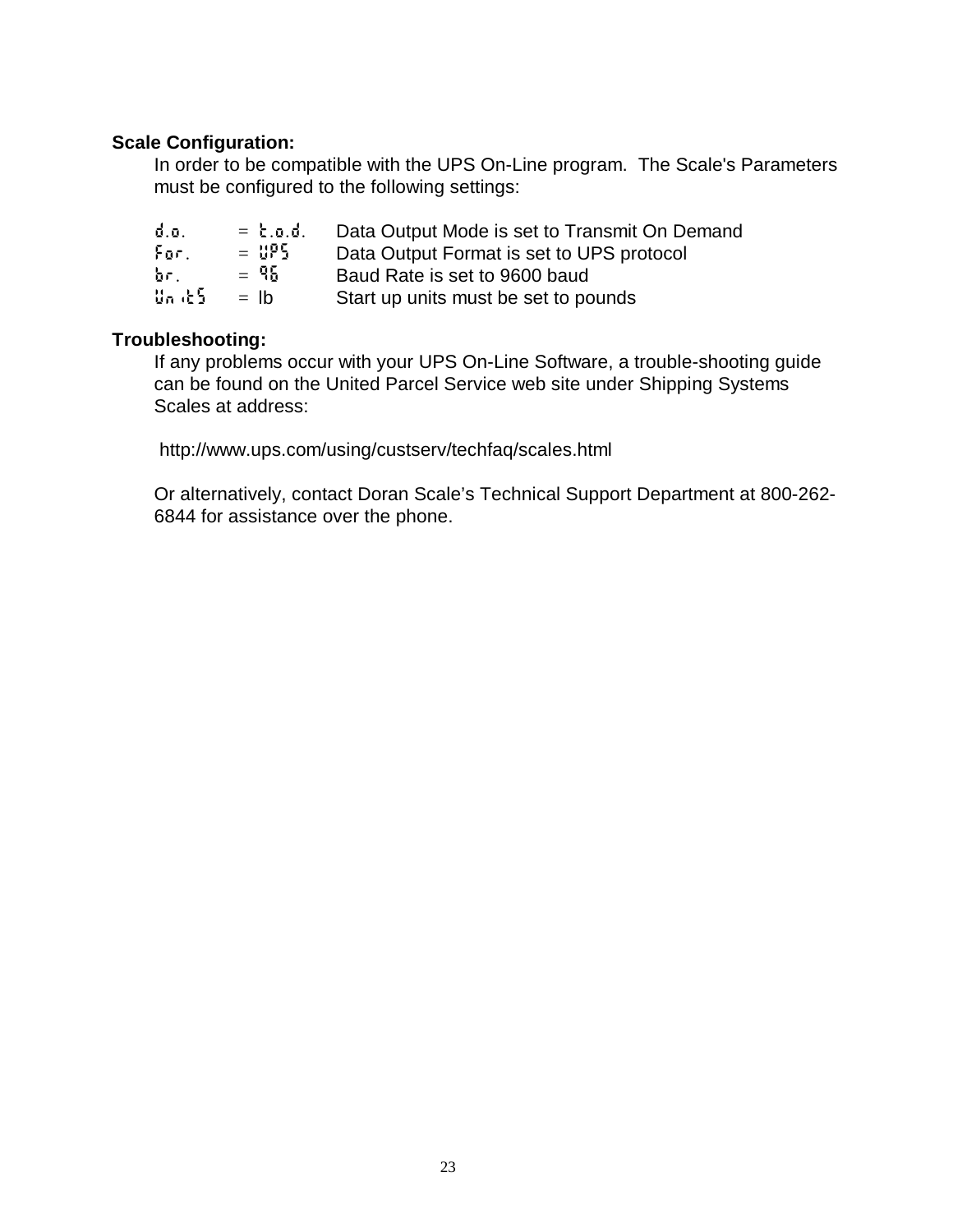# **Section 6. Specifications**

| <b>Resolution</b>                         | 200 to 15,000 divisions                                                                                  |
|-------------------------------------------|----------------------------------------------------------------------------------------------------------|
| <b>Indicator Load Cell</b><br>Input Range | $0.35$ mV/V to 3.0 mV/V                                                                                  |
| Excitation                                | 5V                                                                                                       |
| <b>Power Supply</b>                       | Wall Transformer output: (scale input)<br>12VDC, 300mA<br>Neg. (-) center                                |
| <b>Display</b>                            | 0.56" high red LED                                                                                       |
| <b>Displayed Units</b>                    | lb, oz, kg, g and lb-oz                                                                                  |
| <b>Indicator Capacities</b>               | 1 to 99,999 lb<br>1 to 45,000 kg                                                                         |
| <b>Printer Interface</b>                  | <b>Bi-directional RS-232</b>                                                                             |
| Calibration                               | Zero and Span<br>(Minimum Span = $5\%$ of Capacity)                                                      |
| Controls                                  | ZERO(ON/OFF), and UNITS buttons                                                                          |
| Construction                              | Stainless Steel Bezel and Aluminum rear<br>enclosure                                                     |
| <b>Options</b>                            | RS232 cable (Female) P/N DSOPT001<br>RS232 cable (Male) P/N DSOPT002<br>230 VAC Transformer P/N DSOPT003 |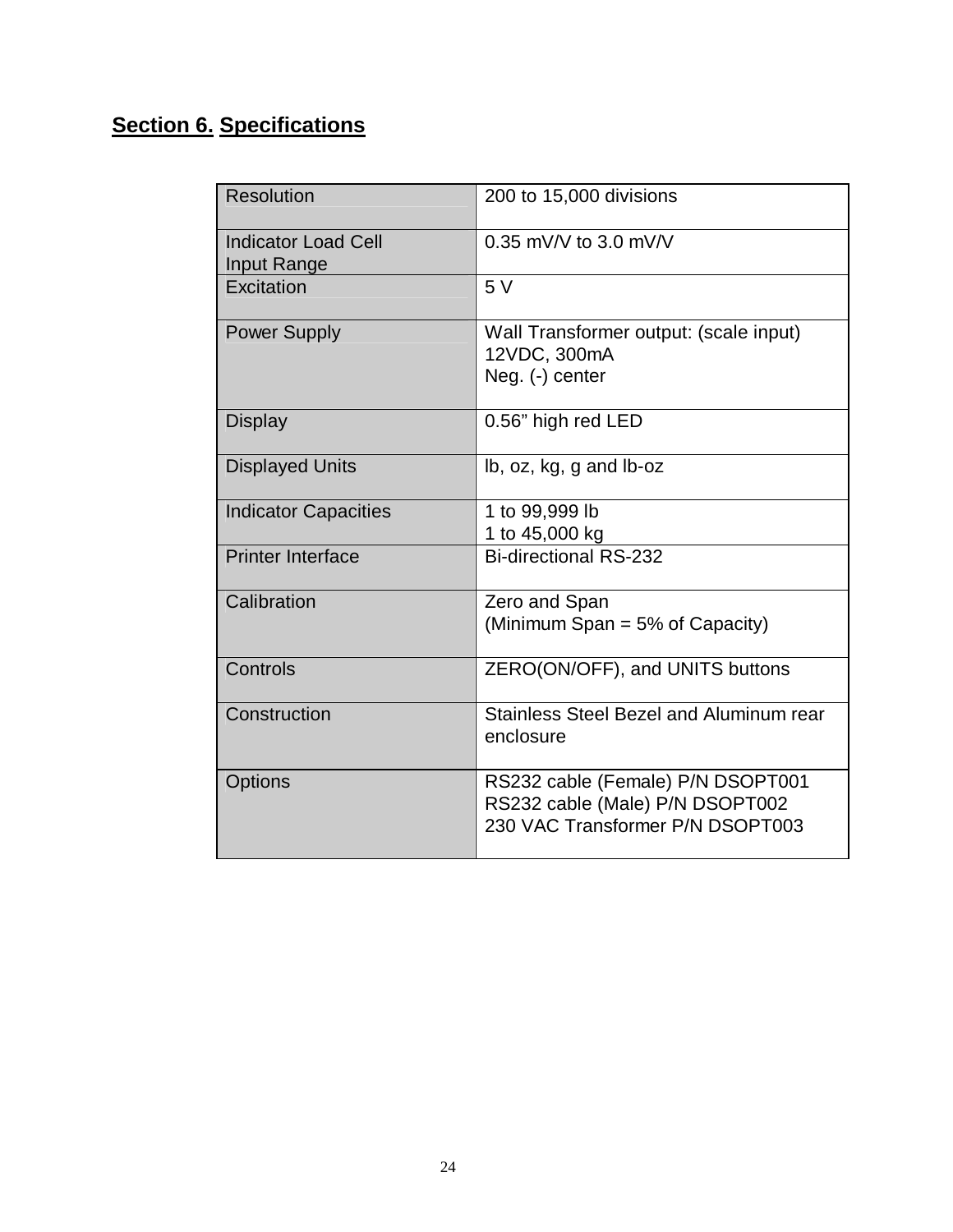# **Section 7. Troubleshooting**

## **General Problem Resolution**

| <b>Problem</b>                                                                                | <b>What to Do or Check</b>                                                                                                                                                                                                                                                                                                                 |
|-----------------------------------------------------------------------------------------------|--------------------------------------------------------------------------------------------------------------------------------------------------------------------------------------------------------------------------------------------------------------------------------------------------------------------------------------------|
| Weight reading will not repeat or<br>scale does not return to zero when<br>weight is removed. | Make sure that the scale platter is not<br>rubbing or touching the scale cover.<br>Verify that there is nothing caught in the<br>platform, under or around the load cell.                                                                                                                                                                  |
| Scale overloads early                                                                         | Verify scale calibration is correct. If<br>problem persists, recalibrate the scale.                                                                                                                                                                                                                                                        |
| Scale will not come to zero when the<br>ZERO button is pressed.                               | Make sure that the scale is becoming<br>stable (Motion annunciator is off). After<br>pressing the ZERO button, the scale<br>should zero as soon as it becomes stable.<br>If problem persists, there may be a<br>problem with the touch panel or<br>motherboard.                                                                            |
| Weight readings don't seem to be<br>correct.                                                  | Verify the scale calibration with an<br>accurate test weight. If the readings are<br>not correct, recalibrate.                                                                                                                                                                                                                             |
| Scale drifts off zero.                                                                        | Check for air currents and/or vibration<br>around the scale. If that is the cause, it<br>may be necessary to set the RM and nnR<br>parameters to wider settings to<br>compensate (see the parameter section.)<br>Verify that no mechanical restrictions<br>exist, i.e. platter rubbing, something<br>caught under or around the load cell. |
| Scale shuts itself off or will not turn<br>on.                                                | Press the ZERO button to turn on the<br>indicator.<br>The transformer may be bad or the power<br>connector at the rear of the scale may<br>have an intermittent connection. Check<br>the power connector at the rear of the<br>scale.                                                                                                      |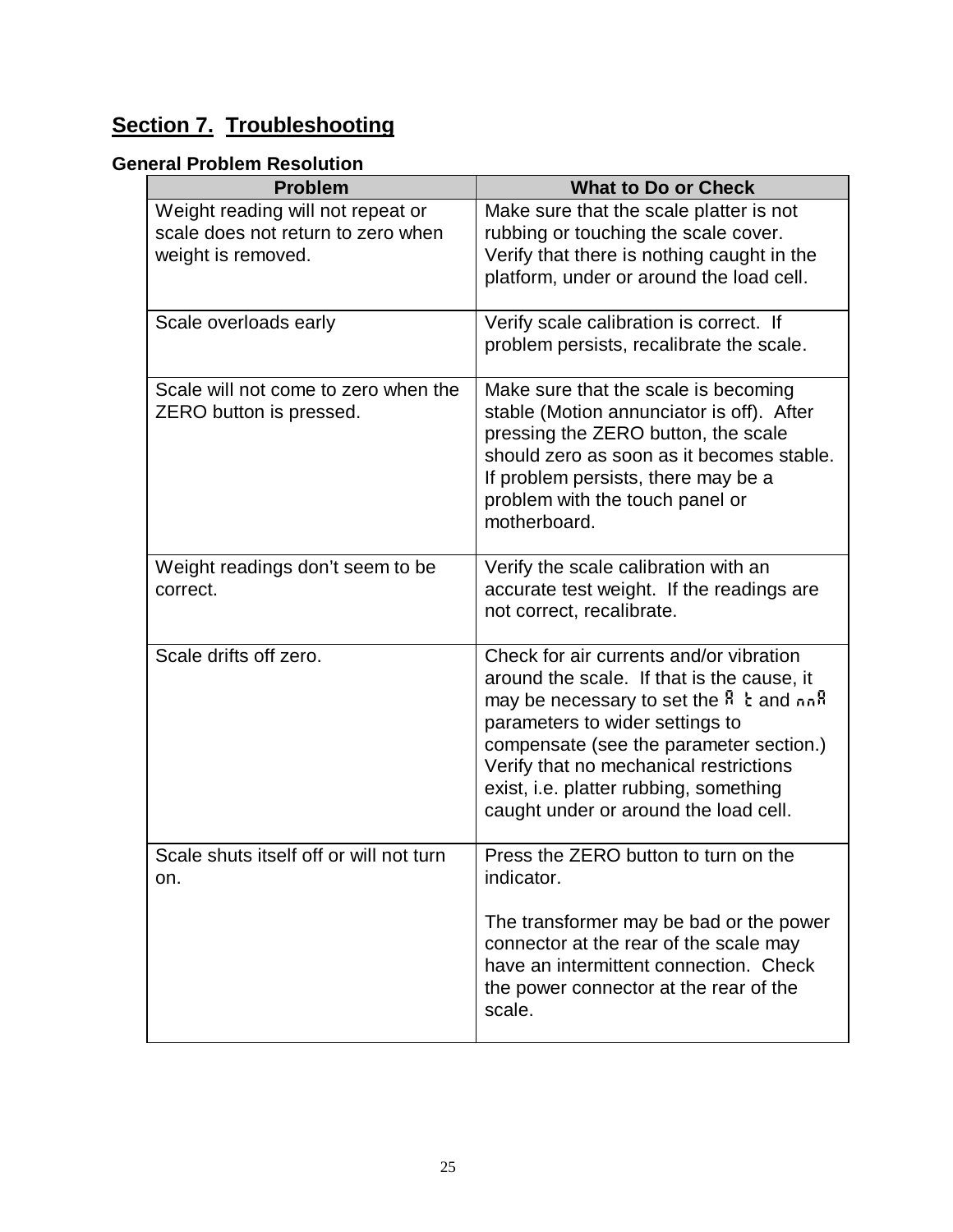## **Error Messages**

| <b>Error Message</b>    | <b>What to Do or Check</b>                                                          |
|-------------------------|-------------------------------------------------------------------------------------|
|                         | The setup parameters loaded in nonvolatile                                          |
| $E_{\rm F}$ $E_{\rm F}$ | memory have become corrupted.                                                       |
|                         | Verify scale parameters and calibrate.                                              |
|                         | The A/D communication is not detected.                                              |
|                         |                                                                                     |
| Er Rd                   | If problem persists, recalibrate.                                                   |
|                         | If problem still persists, the motherboard will need<br>to be replaced.             |
|                         | Verify load cell wiring connections. Ensure the load                                |
|                         | cell is wired properly. Ensure that all load cell                                   |
|                         | conductors are inserted into the terminal properly                                  |
|                         | and that the conductor jacket in not interfering.                                   |
| Ad of                   | Verify that JU1 and JU2 have the jumper inserted                                    |
|                         | for a four wire load cell or removed for a six wire                                 |
|                         | load cell.                                                                          |
|                         |                                                                                     |
|                         | If problem still persists, the motherboard will need<br>to be replaced.             |
|                         | The calibration zero is out of range.                                               |
|                         | Error is displayed after a ZERO calibration attempt.                                |
|                         | Press zero to clear this error.                                                     |
| r9 Err                  | Refer to the analog setup section for additional                                    |
|                         | information.                                                                        |
|                         | Motherboard or load cell may need to be replaced.                                   |
|                         | The scale is attempting to zero on power-up.                                        |
|                         | This message will remain until the scale is stable.                                 |
| Ld9 0                   | Air currents or vibration may be the cause. If                                      |
|                         | problem persists, the pcb or load cell may be                                       |
|                         | damaged.<br>NOTE: This message will not appear if parameter                         |
|                         | $Suo = no$ .                                                                        |
|                         | The scale is in overload. The load on the scale                                     |
|                         | platform exceeds the scale capacity by more than                                    |
|                         | 105%.                                                                               |
| ou-Ld                   | Remove excess weight from scale platform.                                           |
|                         | If problem persists, recalibrate.                                                   |
|                         | If problem still persists, the motherboard or load<br>cell may need to be replaced. |
|                         |                                                                                     |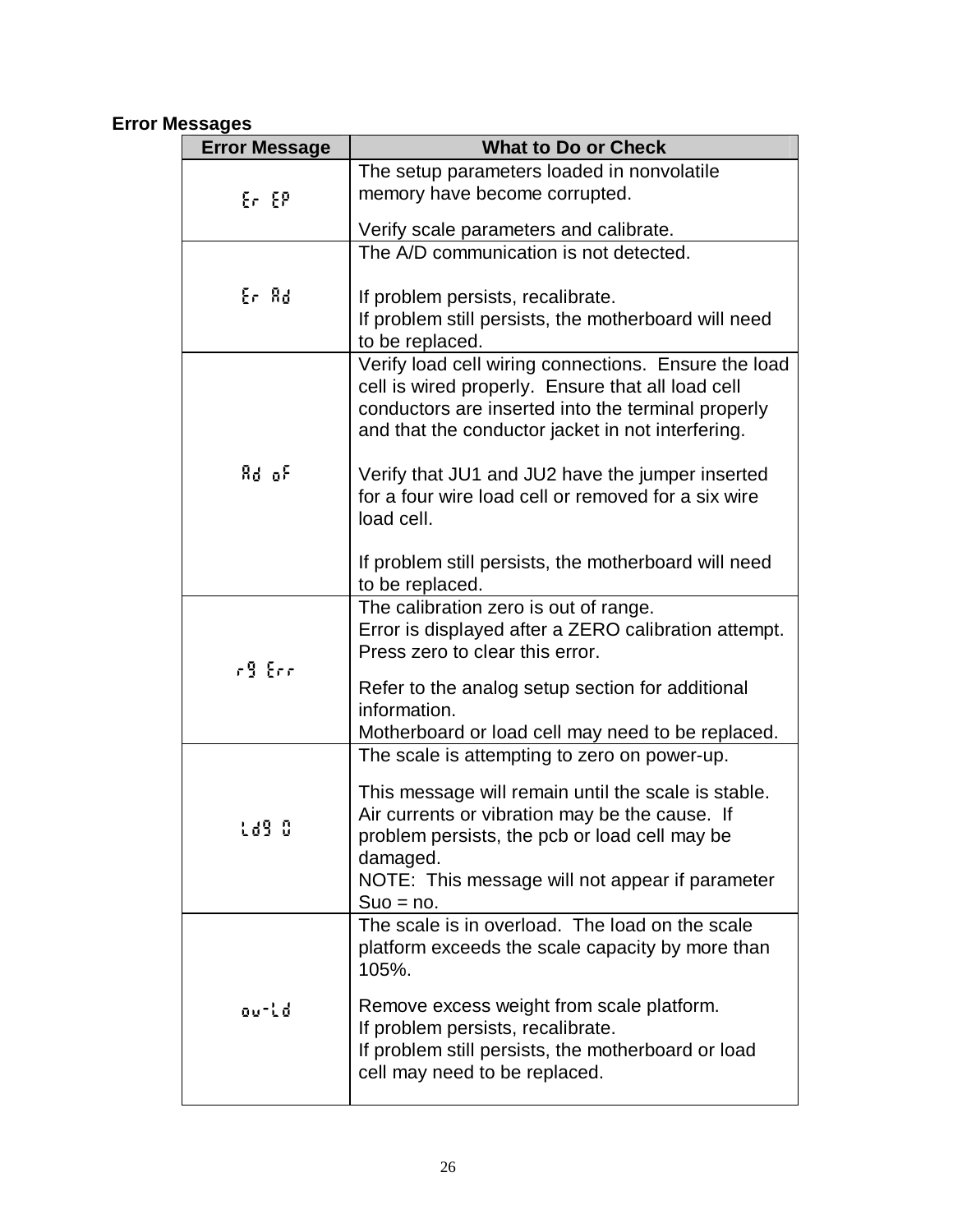| <b>Error Message</b> | <b>What to Do or Check</b>                                                                                                                                                                                                                                                   |
|----------------------|------------------------------------------------------------------------------------------------------------------------------------------------------------------------------------------------------------------------------------------------------------------------------|
| $95$ -al             | The scale is in gross overload. The load exceeds<br>the scale rating and might result in damage to the<br>scale.                                                                                                                                                             |
|                      | Remove excess weight immediately.<br>If problem persists, recalibrate.<br>If problem still persists, the motherboard or load<br>cell will need to be replaced.                                                                                                               |
| 58 nL                | Raw counts for the span calibration is too low.<br>Refer to the Calibration Troubleshooting section for<br>raw count ranges.                                                                                                                                                 |
| 58 A.H               | Raw counts for the span calibration is too high.<br>Refer to the Calibration Troubleshooting section for<br>raw count ranges.                                                                                                                                                |
| 58n E                | The span calibration weight must be between 5%<br>and 100% of full capacity.                                                                                                                                                                                                 |
| $E_{\rm eff}/3$      | Load on the scale exceeds 20%. Remove excess<br>weight. This error only occurs when the Start Up<br>Zero $\frac{1}{2}$ un parameter is set to $\frac{3}{2}$ . Change this<br>parameter for $5\frac{1}{2}$ to allow for automatic start up<br>zeroing up to 100% of capacity. |
| ERP E                | The capacity has a zero value or the value exceeds<br>45,000 kg. Adjust capacity and ensure the capacity<br>is defined in the desired unit.                                                                                                                                  |